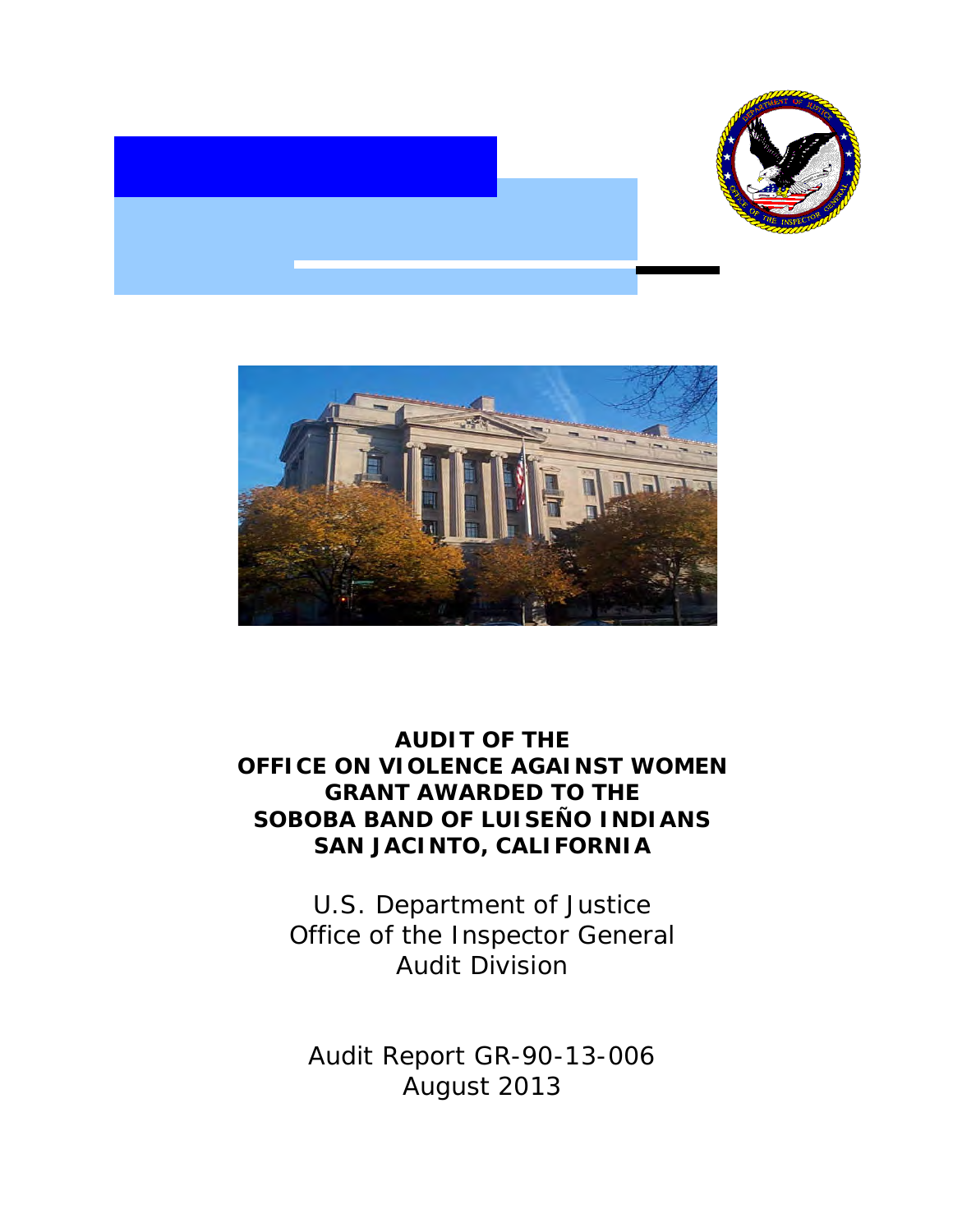# **OFFICE ON VIOLENCE AGAINST WOMEN AUDIT OF THE GRANT AWARDED TO THE SOBOBA BAND OF LUISEÑO INDIANS SAN JACINTO, CALIFORNIA**

### **EXECUTIVE SUMMARY**

 (Soboba), San Jacinto, California. The purpose of the OVW Grant was to: women are held accountable for their criminal behavior. As of July 11, 2011, Soboba had expended \$89,011 (59 percent) of the total grant award The U.S. Department of Justice Office of the Inspector General, Audit Division, has completed an audit of Violence Against Women Grant 2007-TW-AX-0014, in the amount of \$149,940, awarded by the Office on Violence Against Women (OVW), to the Soboba Band of Luiseño Indians (1) decrease the incidence of violent crime against Indian women, (2) strengthen the capacity of Indian tribes to exercise their sovereign authority to respond to violent crimes committed against Indian women, and (3) ensure that perpetrators of violent crimes committed against Indian of \$149,940.

#### **Audit Results**

 conditions of the grant. The objective of our audit was to review performance in the following areas: (1) internal control environment; program income, indirect costs, matching, and monitoring of sub-recipients and contractors, were not applicable to the grant. The purpose of our audit was to determine whether costs claimed under OVW Grant 2007-TW-AX-0014 were allowable, reasonable, and in accordance with applicable laws, regulations, guidelines, and terms and (2) drawdowns; (3) program income; (4) expenditures including payroll, fringe benefits, indirect costs, and accountable property; (5) matching; (6) budget management; (7) monitoring of sub-recipients and contractors; (8) reporting; (9) award requirements; (10) program performance and accomplishments; and (11) post end date activity. We determined that

 accomplishments. Specifically, we found the following exceptions: As a result of our audit, we found that the grantee complied with requirements related to drawdowns, accountable property, budget management, and award requirements. However, we found weaknesses in the areas of expenditures, reporting, and program performance and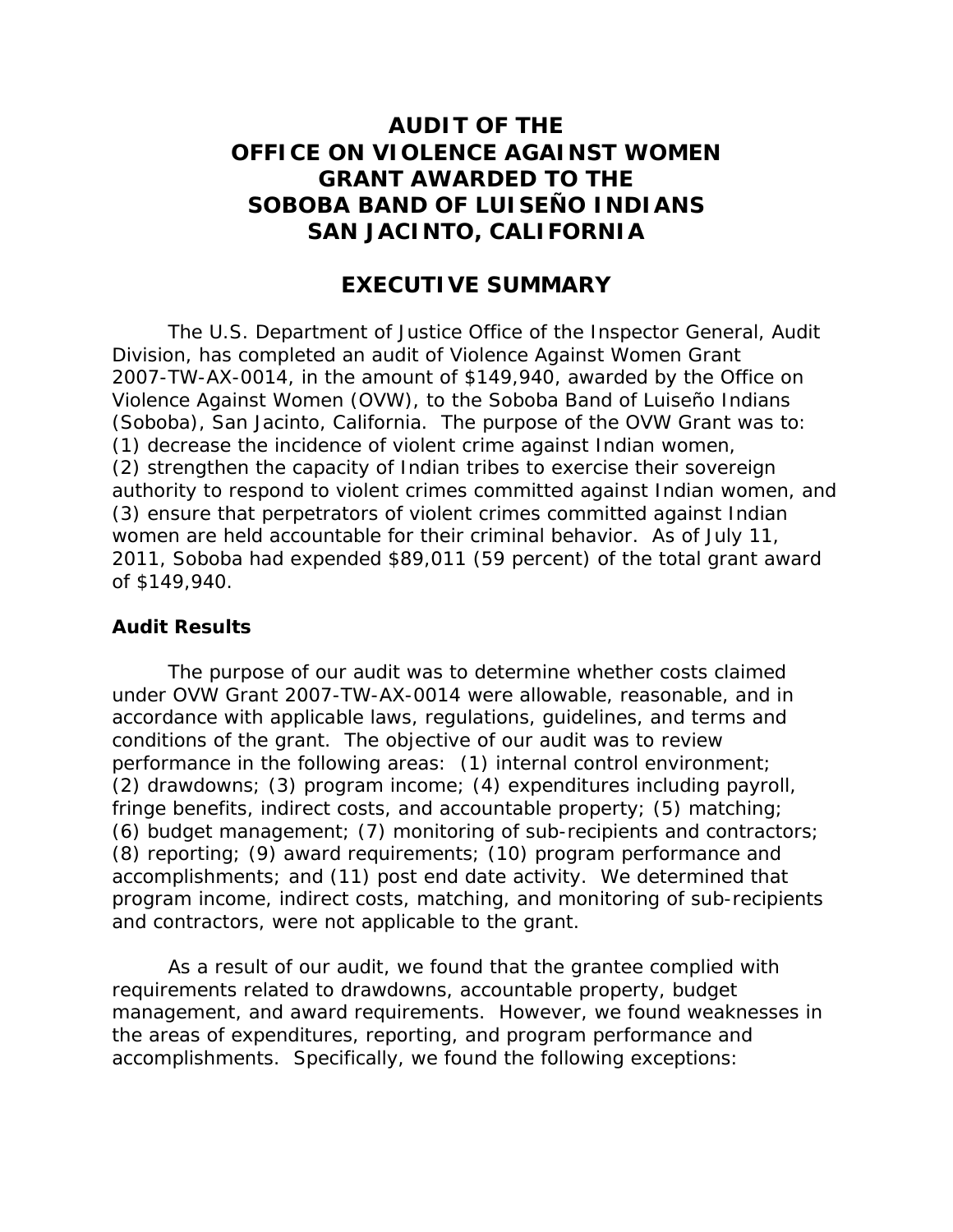- \$102,396 in grant funds which Soboba drew down and that did not result in Soboba accomplishing the goals of the grant.<sup>1</sup>
- \$1,765 in salary expenses were improperly charged to the grant as time worked was grant-related; and the employees' time records did not specify that the corresponding
- A total of three Progress Reports were submitted late, one being 29 days late. Community education data reported on two Progress Reports was not adequately supported and victim services data on one Progress Report contained discrepancies.

 Recommendations section of the report. Our report contains three recommendations to OVW*.* Our audit objective, scope, and methodology are discussed in Appendix I and our Schedule of Dollar Related Findings appears in Appendix II. These items are discussed in detail in the Findings and

 included their comments in the report, as applicable. In addition, we and appended those comments to this report in Appendices III and IV, necessary to close the recommendations can be found in Appendix V of this We discussed the results of our audit with Soboba officials and have requested written responses to the draft audit report from Soboba and OVW respectively. Our analysis of both responses, as well as a summary of action report.

<span id="page-2-0"></span> $\overline{a}$ 

<sup>&</sup>lt;sup>1</sup> The total of \$102,396 represents drawdowns as of September 23, 2011.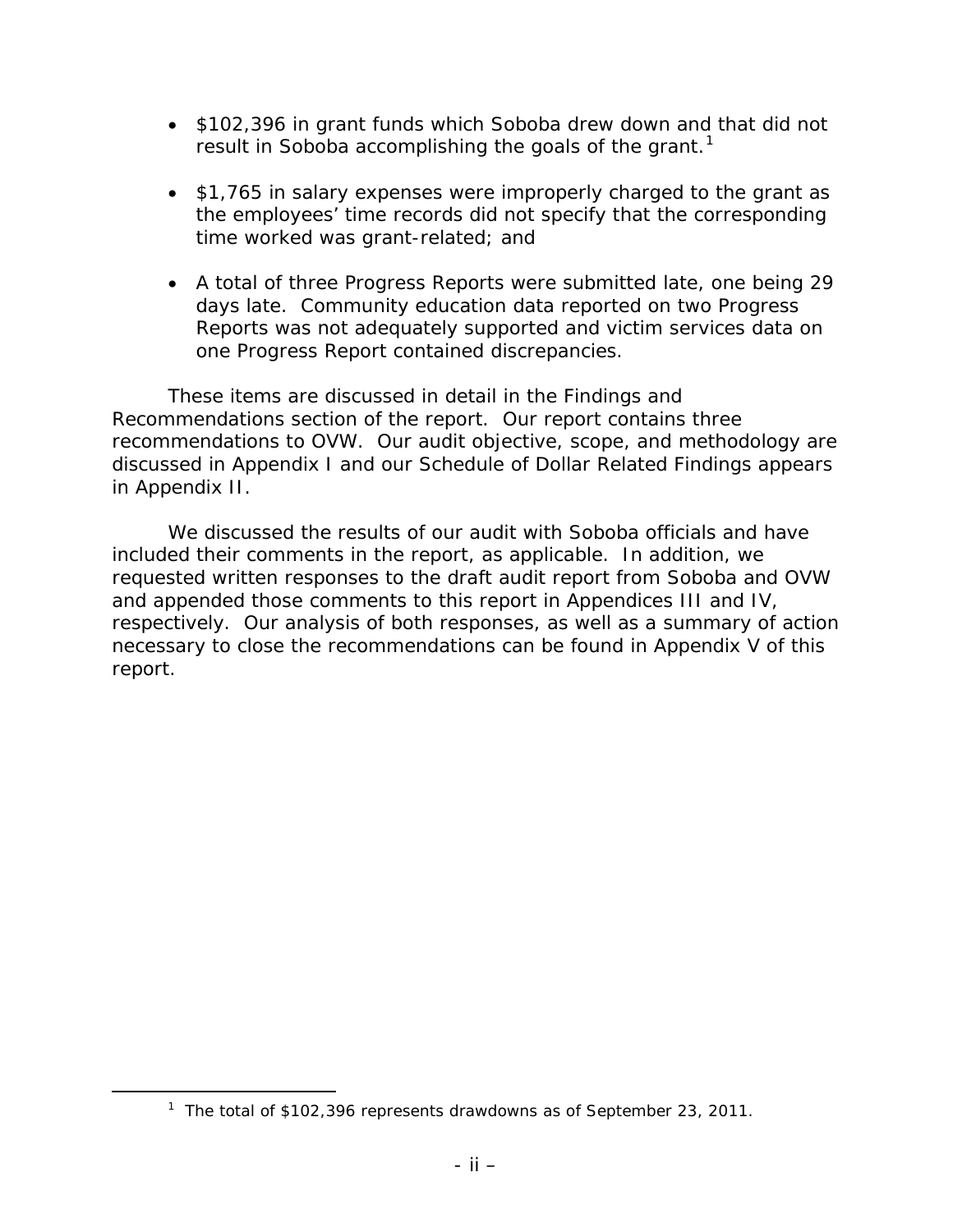# **TABLE OF CONTENTS**

| <b>APPENDICES:</b>                       |  |
|------------------------------------------|--|
| - OBJECTIVE, SCOPE, AND METHODOLOGY  14  |  |
| - SCHEDULE OF DOLLAR-RELATED FINDINGS 16 |  |

|  | <b>III - THE SOBOBA BAND OF LUISEÑO INDIANS RESPONSE</b> |  |
|--|----------------------------------------------------------|--|
|  |                                                          |  |

- **IV - OFFICE ON VIOLENCE AGAINST WOMEN RESPONSE TO THE DRAFT REPORT........................................................**21
- **V - OFFICE OF THE INSPECTOR GENERAL ANALYSIS AND SUMMARY OF ACTIONS [NECESSARY TO CLOSE THE REPORT](#page-26-0)** ................23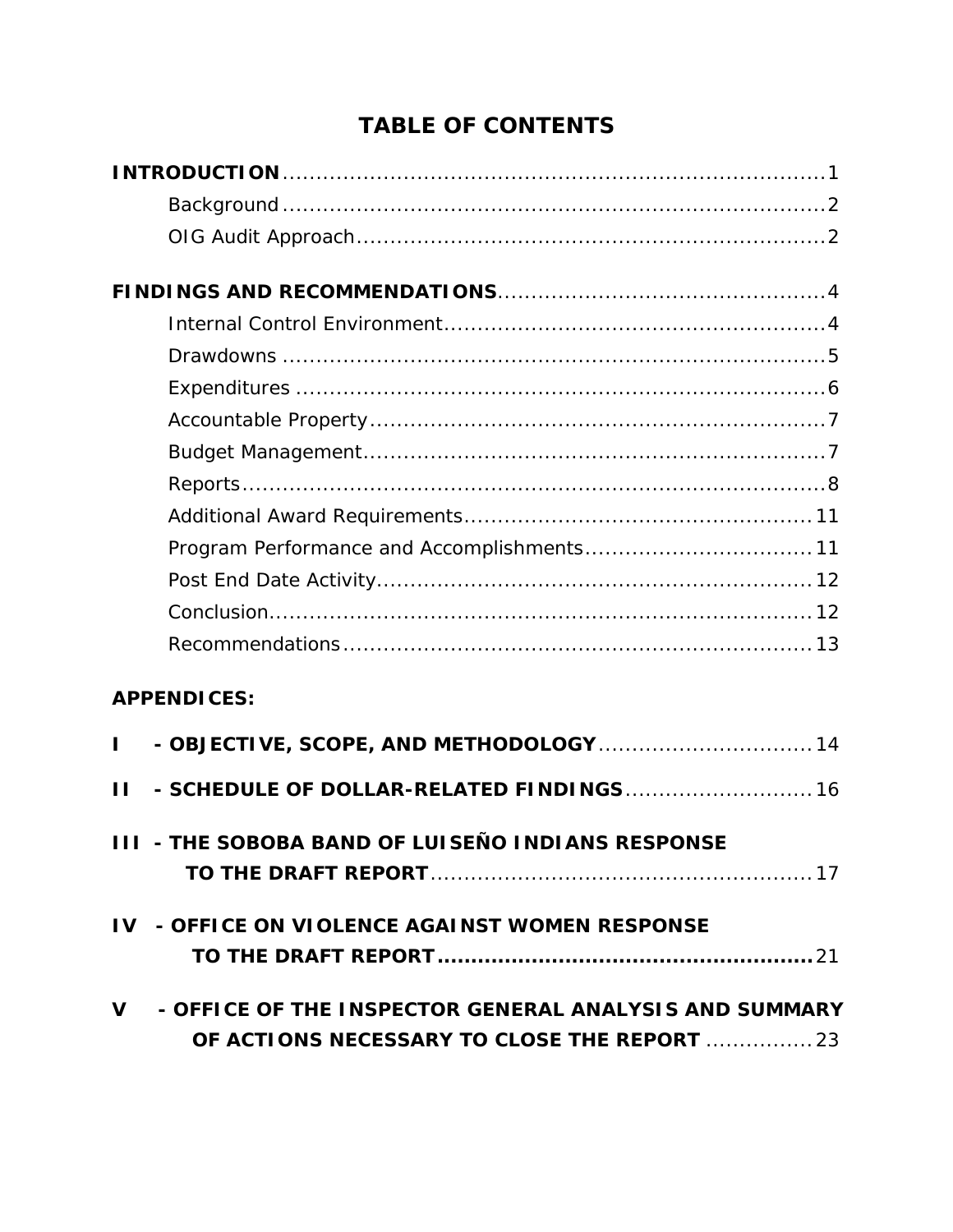# **AUDIT OF THE OFFICE ON VIOLENCE AGAINST WOMEN GRANT AWARDED TO THE SOBOBA BAND OF LUISEÑO INDIANS SAN JACINTO, CALIFORNIA**

## **INTRODUCTION**

<span id="page-4-0"></span> women are held accountable for their criminal behavior. As of July 11, The U.S. Department of Justice Office of the Inspector General (OIG), Audit Division, has completed an audit of Violence Against Women Grant 2007-TW-AX-0014, in the amount of \$149,940, awarded by the Office on Violence Against Women (OVW), to the Soboba Band of Luiseño Indians (Soboba), San Jacinto, California. The purpose of grant was to: (1) decrease the incidence of violent crime against Indian women, (2) strengthen the capacity of Indian tribes to exercise their sovereign authority to respond to violent crimes committed against Indian women, and (3) ensure that perpetrators of violent crimes committed against Indian 2011, Soboba had expended \$89,011 (59 percent) of the total grant award of \$149,940.

| EXHIBIT <sub>1</sub>        |
|-----------------------------|
| OVW GRANT AWARDED TO SOBOBA |

| <b>AWARD</b>    | <b>AWARD</b><br><b>START DATE</b> | <b>AWARD</b><br><b>END DATE<sup>2</sup></b> | <b>AWARD AMOUNT</b> |
|-----------------|-----------------------------------|---------------------------------------------|---------------------|
| 2007-TW-AX-0014 | 09/01/07                          | 08/31/11                                    | 149.940             |

Source: Office of Justice Programs

 $\overline{a}$ 

 grant. The objective of our audit was to review performance in the following areas: (1) internal control environment; (2) drawdowns; (3) program (11) post end date activity. We determined that indirect costs, program The purpose of our audit was to determine whether costs claimed under the grant were allowable, reasonable, and in accordance with applicable laws, regulations, guidelines, and terms and conditions of the income; (4) expenditures including payroll, fringe benefits, indirect costs, and accountable property; (5) matching; (6) budget management; (7) monitoring of sub-recipients and contractors; (8) reporting; (9) award requirements; (10) program performance and accomplishments; and

<span id="page-4-1"></span> $2$  The Award End Date includes all time extensions that were approved by the Office on Violence Against Women.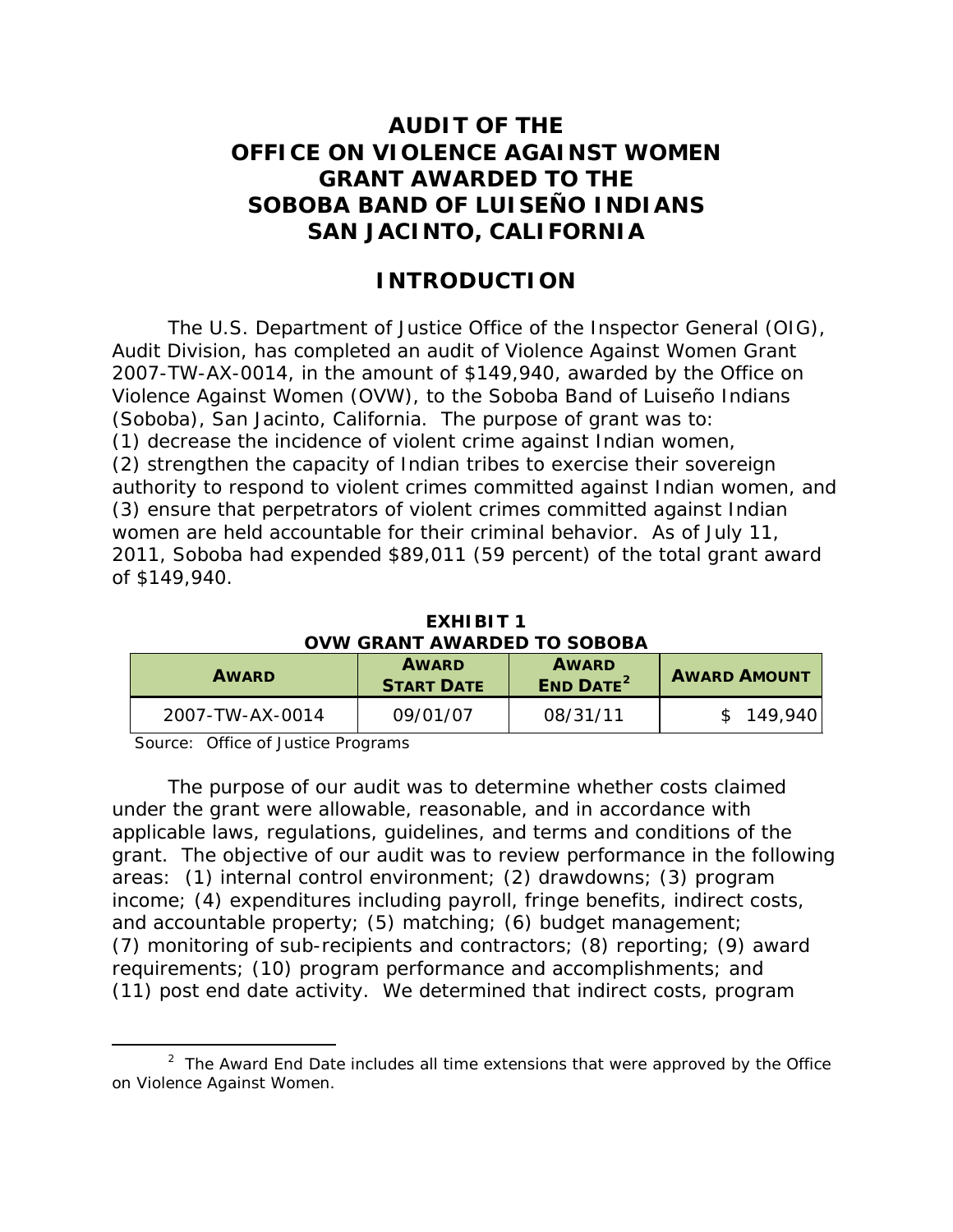income, matching, and monitoring of sub-recipients and contractors were not applicable to the grant.

## <span id="page-5-0"></span>**Background**

 the City of San Jacinto, California, which is approximately 85 miles east of of five tribal members. Soboba is located at the base of the San Jacinto Mountains bordering Los Angeles, California. On June 19, 1883, approximately 3,172 acres were set aside to establish the Soboba Indian Reservation for the permanent occupation and use of the Soboba people. The reservation today encompasses nearly 7,000 acres, 400 of which are devoted to residential use. The Soboba Band has a current enrollment of approximately 1,200 tribal members, who are governed by an elected tribal council that consists

 of five tribal members. The purpose of the Office on Violence Against Women is to provide federal leadership in developing the nation's capacity to reduce violence against women and administer justice for and strengthen services to victims of domestic violence, dating violence, and sexual assault, and stalking.

# <span id="page-5-1"></span>**OIG Audit Approach**

 important conditions of the grant awards. Unless otherwise stated in our We tested Soboba's compliance with what we consider to be the most report, the criteria we audited against are contained in the Office of Justice Programs (OJP*) Financial Guide* (Guide), award documents, Code of Federal Regulations, and Office of Management and Budget (OMB) Circulars*.* Specifically, we tested:

- were adequate to safeguard the funds awarded to Soboba and ensure compliance with the terms and conditions of the grant. • **Internal Control Environment** – to determine whether the internal controls in place for the processing and payment of funds
- **Drawdowns** to determine whether drawdowns were adequately supported and if Soboba was managing receipts in accordance with federal requirements.
- • **Expenditures** to determine whether costs charged to the grant, including payroll and fringe benefits, were accurate, adequately supported, allowable, reasonable, and allocable. In addition, we tested expenditures related to the purchase of accountable property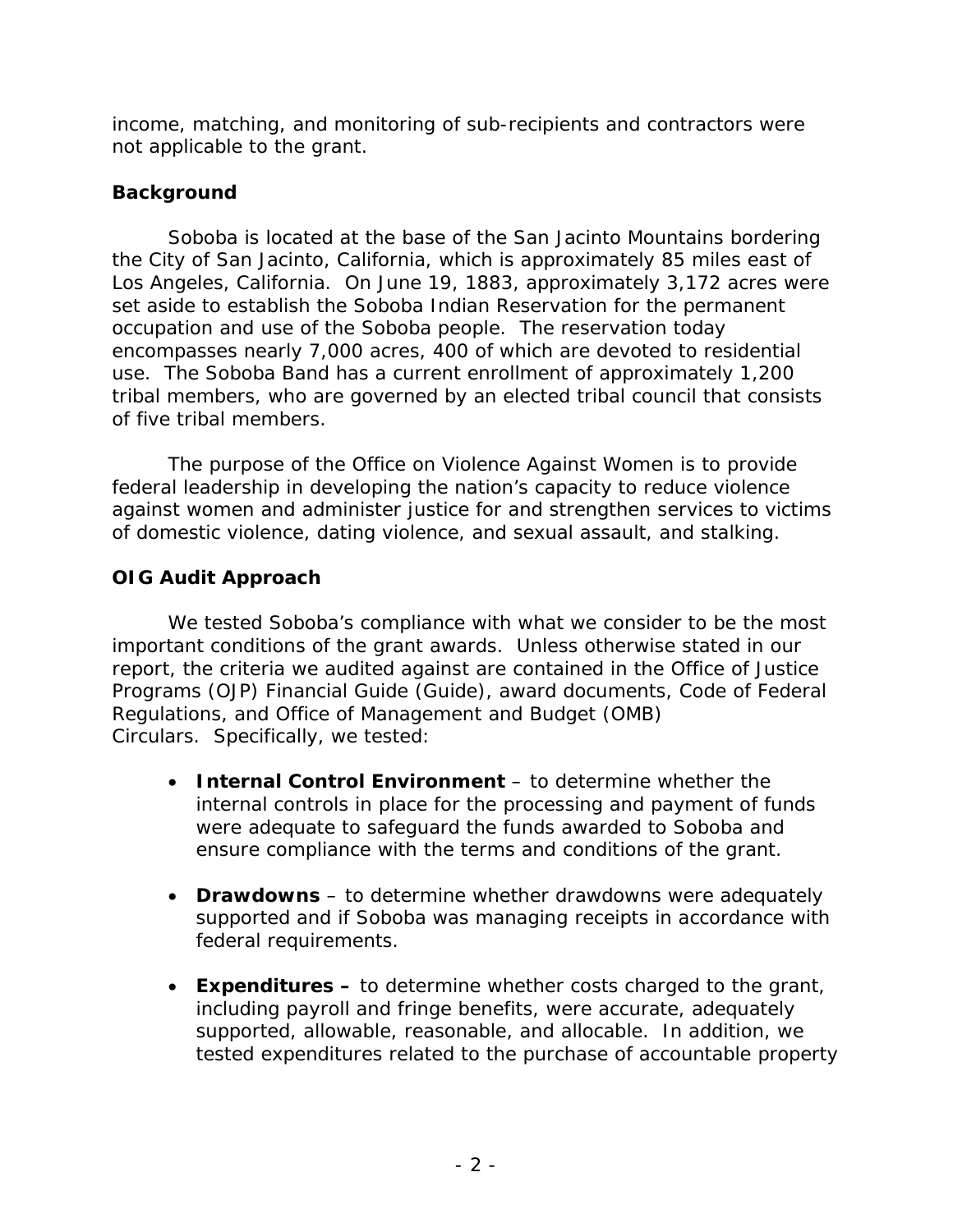and equipment to determine whether Soboba accurately recorded expenditures in its accounting system.

- **Budget Management** to determine whether there were deviations between the amounts budgeted and the actual costs for each category.
- • **Reports**  to determine if the required financial, and programmatic reports were submitted on time and accurately reflected grant activity.
- • **Additional Award Requirements**  to determine whether Soboba complied with award guidelines, special conditions, and solicitation criteria.
- • **Program Performance and Accomplishments**  to determine whether Soboba made a reasonable effort to accomplish stated objectives.
- • **Post End Date Activity**  to determine, for the grant that has ended, whether Soboba complied with post end date award requirements.

 Recommendations section of this report. We discussed the results of our as applicable. Our report contains three recommendations to OVW. The audit objective, scope, and methodology are discussed in Appendix I. The results of our audit are discussed in detail in the Findings and audit with Soboba officials and have included their comments in the report,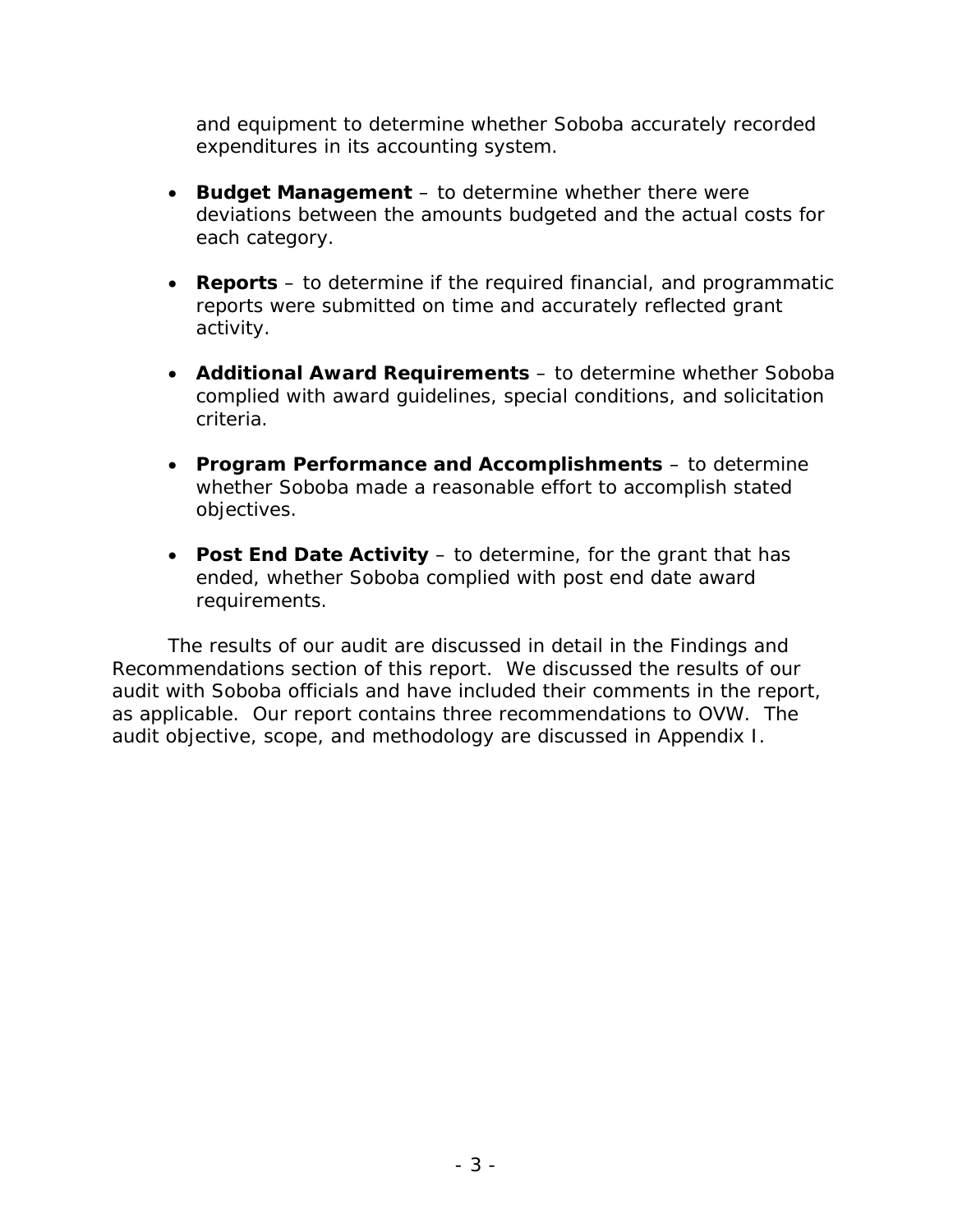# **FINDINGS AND RECOMMENDATIONS**

<span id="page-7-0"></span> grant objectives. Grant expenditures of \$1,765 three Progress Reports were submitted late, one discrepancies. We found that the grantee generally complied with requirements related to drawdowns, accountable property, budget management, and award requirements. However, we found weaknesses in the areas of expenditures, reporting, and program performance and accomplishments. Soboba drew down \$102,396 in grant funds without completion of related to salary costs were not supported. A total of being 29 days late. In addition, community education data reported on two Progress Reports was not adequately supported and victim services data on one Progress Report contained

### <span id="page-7-1"></span> **Internal Control Environment**

 laws, regulations, guidelines, terms and conditions of the grant. We also purchasing, and accounts payable functions. Finally, we observed the financial management system, as a whole, to further assess risk. We reviewed Soboba's policies and procedures, Single Audit Report, and financial management system to assess its risk of noncompliance with interviewed individuals from Soboba's grant management, accounting, and finance staff regarding internal controls and processes related to payroll,

 Management sections, respectively. In addition, we reviewed Soboba's we determined that there was adequate segregation of duties, and Soboba conditions. Our review of any potential internal control issues disclosed in the Single Audit Report, or found in our review of Soboba's financial management system, are discussed below in the Single Audit and Financial accounting and administration policies, interviewed Soboba's Chief Financial Officer, and observed Soboba's disbursement procedures with accounting staff. Based on our review, including observations of Soboba's operations, adequately tracked grant receipts and expenditures. By interviewing the responsible Soboba officials in charge of the grants, we obtained an understanding of Soboba's internal controls and determined that the internal controls in place for the processing and payment of funds were adequate to safeguard grant funds and ensure compliance with grant terms and conditions.<br>- 4 -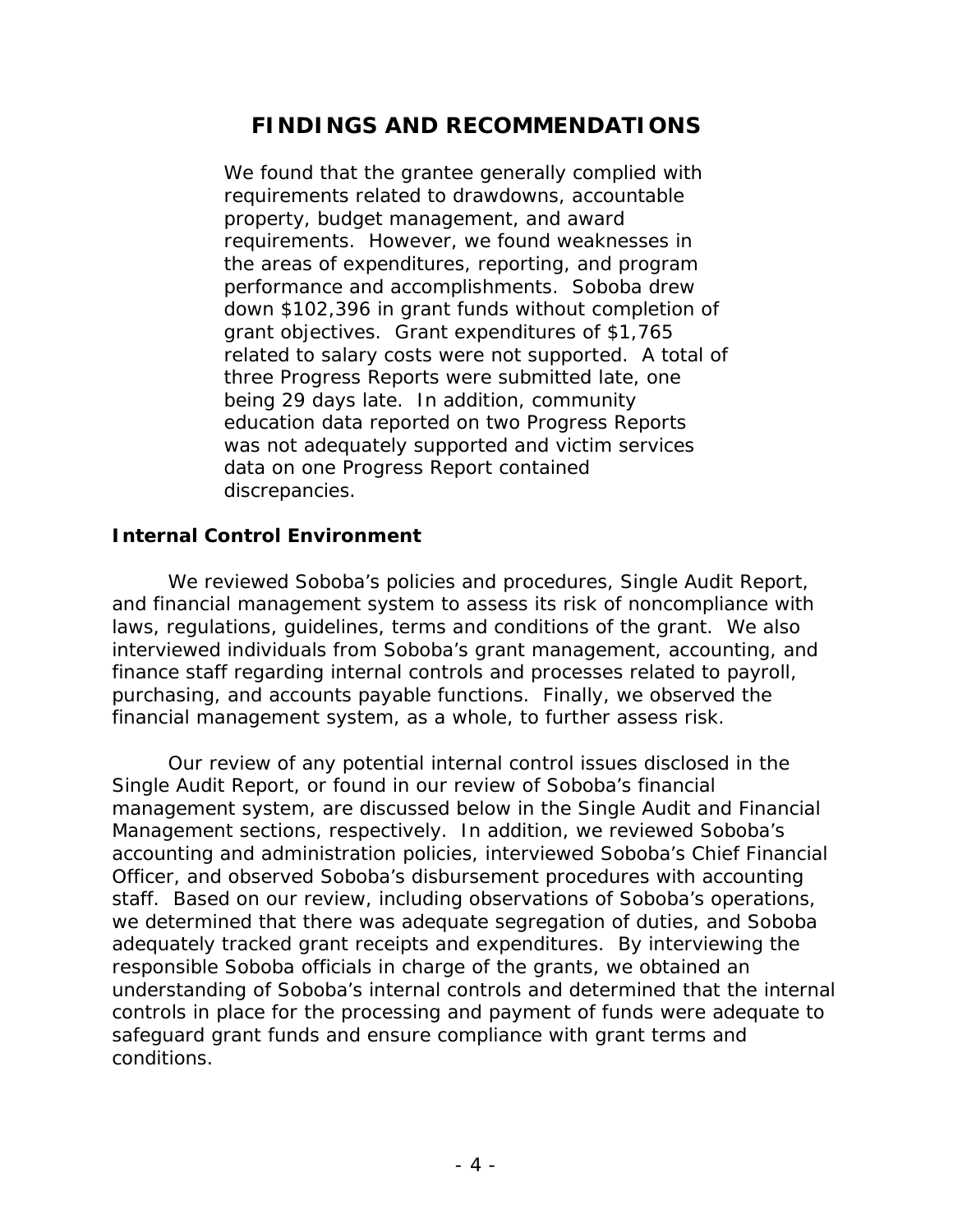### *Single Audit*

 federal entities that expend \$500,000 or more in federal awards in a year reviewed Soboba's FY 2009 Single Audit Report and found that the Federal Grants Fund of the Tribe as of December [3](#page-8-1)1, 2009.<sup>3</sup> The audit According to Office of Management and Budget Circular A-133, nonshall have a Single Audit conducted. At the start of our fieldwork, the most recent single audit available for Soboba was for fiscal year (FY) 2009. We independent auditors had issued an unqualified opinion with respect to the report did not reflect any material weakness with respect to Soboba's internal controls.

## *Financial Management System*

 "establish and maintain accounting systems and financial records to accurately account for funds awarded to them." This requirement includes obligation, and expenditure of grant funds. Furthermore, the guide not commingle grant funds. In our review of Soboba's financial tracked from all other funding. Further, we found that the system accurately The *OJP Financial Guide* requires that all grant fund recipients adequate maintenance of financial data to record and report on the receipt, stipulates that grantees must account for each award separately and may management system we found grant-related transactions were separately accounted for grant-related receipts and expenditures, and provided for adequate record keeping and reporting of grant-related activities.

## <span id="page-8-0"></span>**Drawdowns**

 According to the *OJP Financial Guide*, grant recipients should request funds based upon immediate disbursement or reimbursement needs. funds based upon immediate disbursement or reimbursement needs.<br>Specifically, recipients should time their drawdown requests to ensure that reimbursement to be made immediately or within 10 days. Soboba officials and adhered to the Guide's federal cash-on-hand requirement with one federal cash-on-hand is the minimum needed for disbursement or stated that grant funds were drawn down on a reimbursement basis. Based on our review, we found that Soboba drew funds on a reimbursement basis exception. Soboba drew \$5,523 approximately 8 months in advance on February 12, 2009. All other drawdowns in excess of expenditures were

<span id="page-8-1"></span>Ì,  $3$  The audited financial statements presented only Soboba's Federal Grants Fund, which did not represent the financial position of the Soboba Band of Luiseño Indians as a whole. The Federal Grants Fund, a special revenue fund of the Soboba Band of Luiseño Indians, accounts for all activities of Soboba which are funded solely or partially from federal and state awards.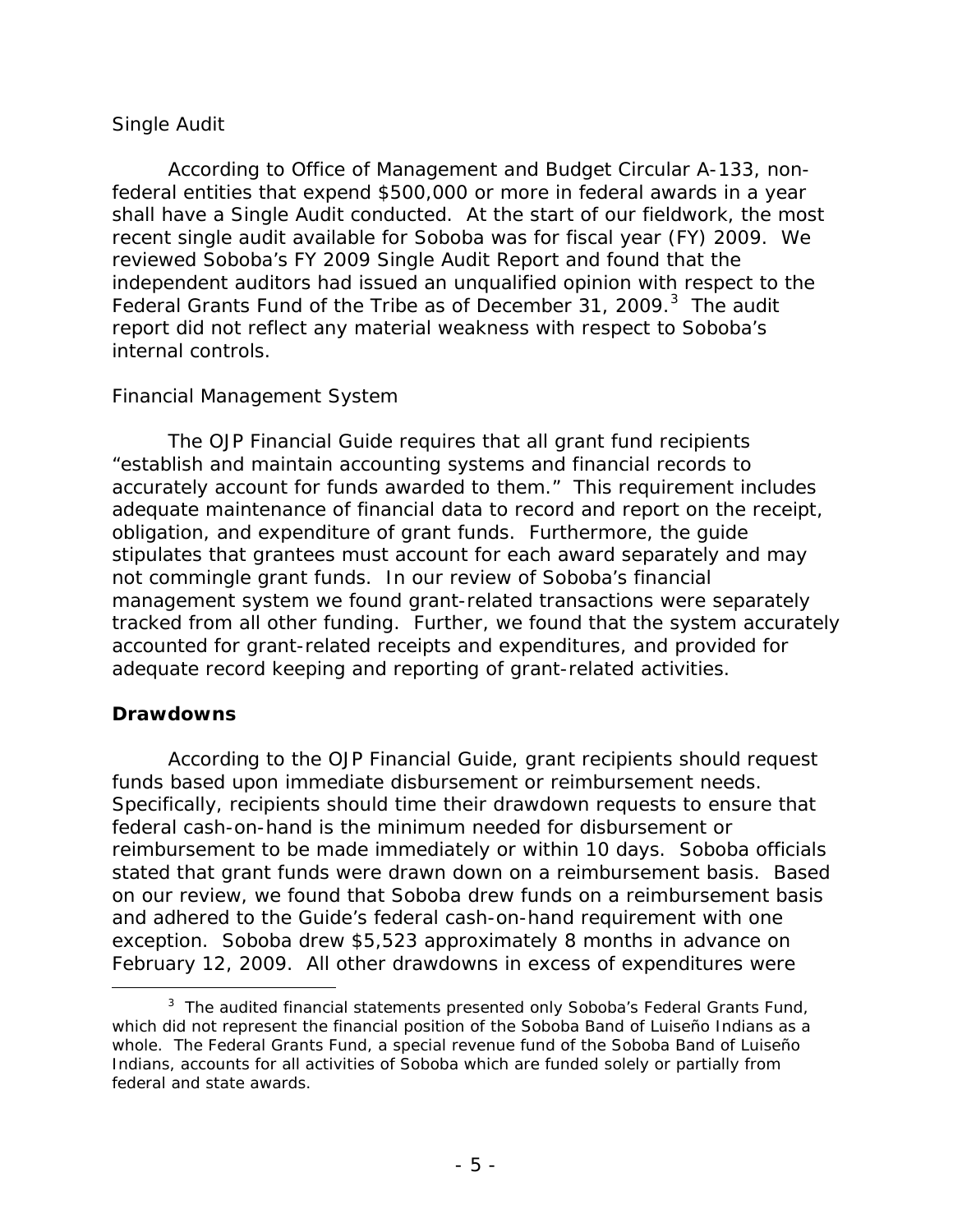funds were deposited in Soboba's bank accounts. Given the dollar amount found to have been disbursed within 10 days of the drawdown date. Further, we reviewed Soboba's drawdown records and verified that grant of the draw down and the fact that this was the only instance of Soboba drawing down funds more than 10 days in advance, we consider this instance to be an anomaly and as a result, do not make a recommendation.

## <span id="page-9-0"></span> **Expenditures**

 As of July 11, 2011, Soboba expended a total of \$89,012 on the grant; property, travel, supplies, and other costs. We judgmentally selected a included travel, supplies, consulting, and other expenditures. We reviewed check copies. We selected a non-statistical sample of 27 non-personnel transactions totaling \$27,815 (31 percent). Eight of the sample transactions testing, we did not identify any reportable discrepancies for the grant with the expenditures were comprised of personnel, fringe benefits, accountable sample of transactions in order to determine if costs charged to the grant were allowable, properly authorized, adequately supported, and in compliance with grant terms and conditions. The expenditures we selected supporting documentation including purchase orders, invoices, receipts, and were selected from the highest dollar transactions in the universe and the remaining sample transactions were judgmentally selected. Based on our respect to the 27 non-personnel transactions selected.

## *Personnel*

the salary and fringe benefit expenditures were adequately supported. We selected a judgmental sample of two non-consecutive pay periods to test, which included salaries and fringe benefit expenditures totaling \$1,765. We reviewed supporting documentation, such as time and attendance records, to determine: (1) if the positions paid with grant funds appeared reasonable with the stated intent of the program and were consistent with the OJP-approved budget, (2) whether the salaries of the employees paid with grant funds were within a reasonable range, and (3) if

 Financial Officer. We compared the list of personnel working on grant related activity to the approved positions in the OJP-approved grant budget. reasonable. We reviewed Soboba's payroll records and supporting timecards and found that all four timecards tested were not properly supported.<br>
- 6 -We obtained a list of employees paid using grant funds from the Chief We determined that the positions were within the intent of the program, consistent with the approved budget, and that the salaries paid were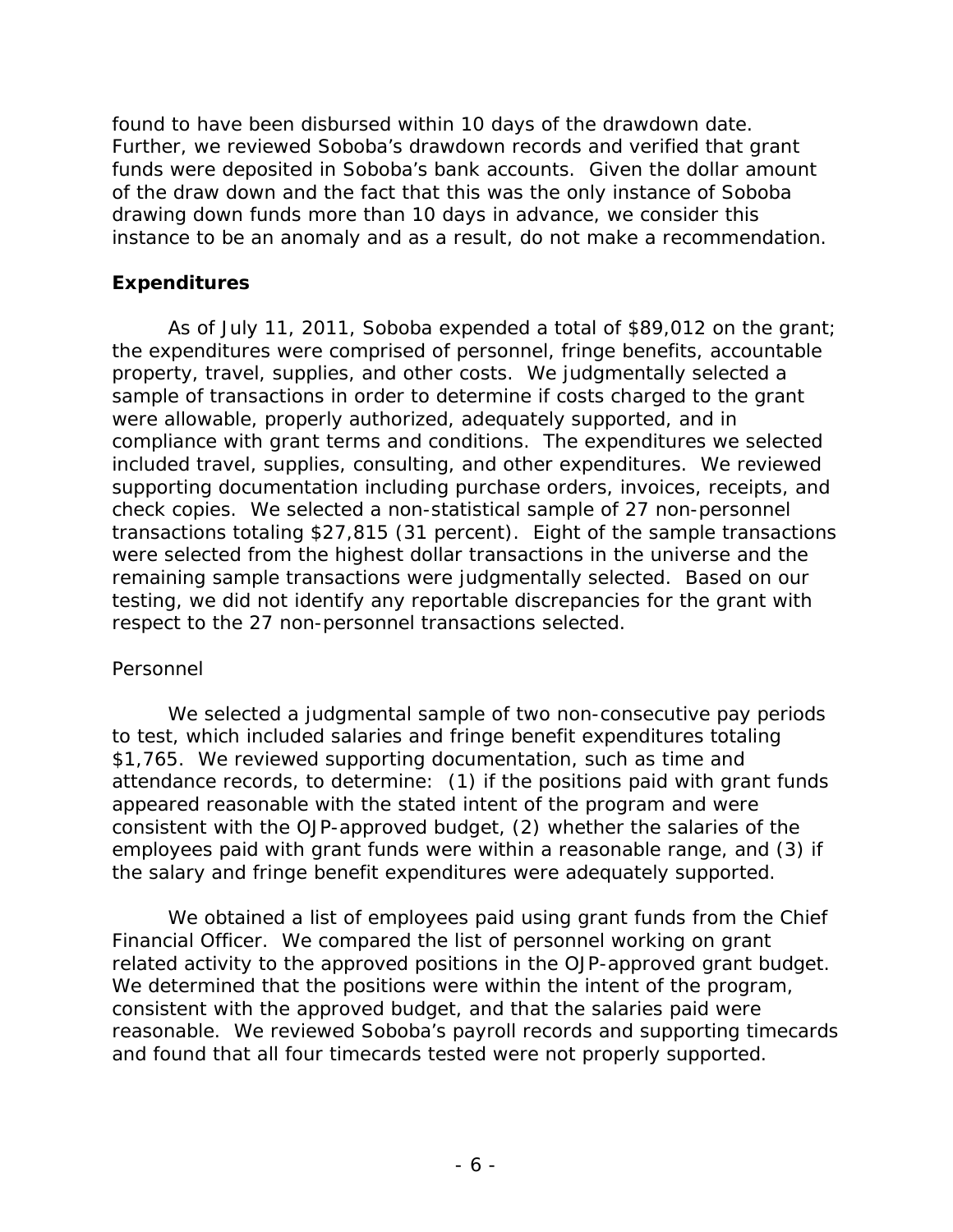Specifically, we noted that the work efforts of two employees were allocated pro rata to more than one project. The *OJP Financial Guide* states each activity must be made based on time and effort reports. Furthermore, 2 C.F.R. 225 requires that activity reports reflect an after-the-fact distribution of the actual activity of each employee. While timecards were provided for each employee, they did not reflect the after-the-fact we question the \$1,765 tested as unsupported. that where salaries apply to the execution of two or more grant programs, cost activities, project periods, or overlapping periods, proration of costs to distribution of the actual activity of each employee; instead employee hours were prorated to each activity based on a pre-determined ratio. As a result,

### <span id="page-10-0"></span>**Accountable Property**

 According to the *OJP Financial Guide*, property acquired with grant funds should be used for the purposes stated in the grant application. items that were acquired using grant funds. Soboba had an accountable \$1,000 or more and a useful life of 2 years or more. Further, grant recipients must maintain records on the source of property property policy that defined fixed assets as equipment with a value of

 of two accountable property items (100 percent) that included a computer physically verified all sample property items and determined that the items were being utilized for grant-related purposes. We judgmentally selected from Soboba expenditure records a sample and projector. We found that all sampled accountable property items were properly recorded and identified as federally funded. In addition, we

## <span id="page-10-1"></span>**Budget Management**

 The *OJP Financial Guide* and 28 C.F.R. 66 require prior approval from to the 10 percent rule. Our analysis of the budget as compared to actual expenditures found that there were no budget deviations that required OVW approval. the awarding agency if the movement of dollars between budget categories exceeds 10 percent of the total award amount for awards over \$100,000. Based on our review of the award package and grant solicitation, we determined that the grant exceeded the \$100,000 threshold and was subject approval.<br>- 7 -<br>- 7 -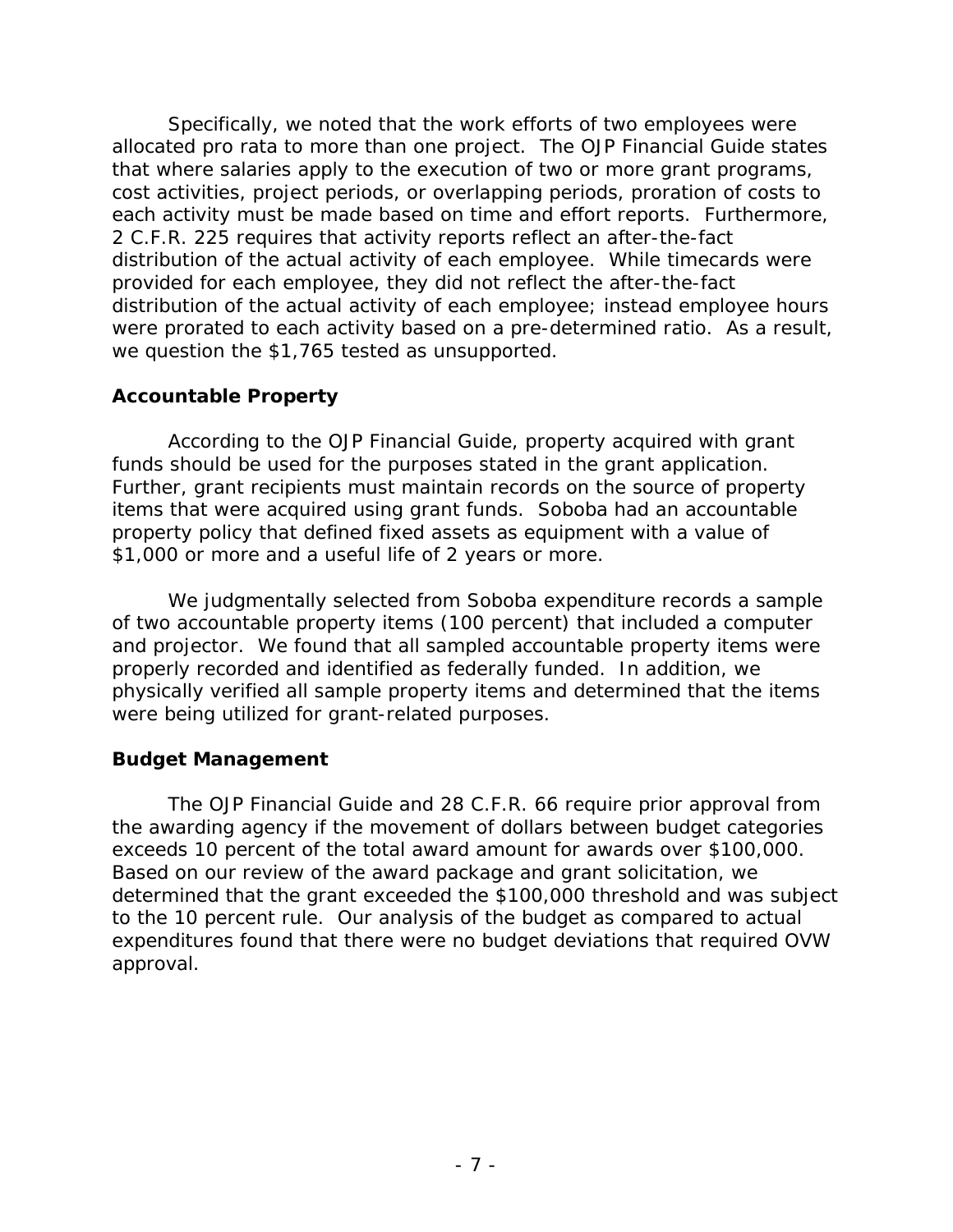## <span id="page-11-0"></span>**Reports**

 According to the *OJP Financial Guide*, award recipients are required to submit quarterly Federal Financial Reports (FFR) and semi-annual Progress Reports. These reports describe the status of the funds, compare actual accomplishments to the objectives of the grant, and report other pertinent information. We reviewed the FFRs and Progress Reports submitted by Soboba to determine whether each report was accurate and submitted in a timely manner.

 were timely and accurate. However, Soboba did not submit all of its Overall, we found that the financial reports that Soboba submitted Progress Reports in a timely manner and two of the reports submitted contained errors. We discuss the results of our testing in more detail below.

### *Federal Financial Reports*

 According to the *OJP Financial Guide*, the quarterly FFRs are due no later than 30 days after the end of each quarter, with the final FFR due within 90 days after the end date of the award.<sup>[4](#page-11-1)</sup> We reviewed the four most all the reports in a timely manner. recent FFRs submitted prior to our entrance in July 2011 to determine if Soboba submitted these reports on time. We found that Soboba submitted

| <b>REPORT</b><br>No. | <b>REPORTING PERIOD</b> | <b>REPORT</b><br><b>DUE DATE</b> | <b>DATE</b><br><b>SUBMITTED</b> | <b>DAYS</b><br><b>LATE</b> |
|----------------------|-------------------------|----------------------------------|---------------------------------|----------------------------|
| 12 <sup>1</sup>      | 04/01/10 - 06/30/10     | 07/30/10                         | 07/22/10                        |                            |
| 13                   | 07/01/10 - 09/30/10     | 10/30/10                         | 10/26/10                        |                            |
| 14                   | 10/01/10 - 12/31/10     | 01/30/11                         | 01/25/11                        |                            |
| 15                   | $01/01/11 - 03/31/11$   | 06/29/11                         | 04/26/11                        |                            |

#### **EXHIBIT 2 FEDERAL FINANCIAL REPORT HISTORY OVW GRANT 2007-TW-AX-0014**

Source: OIG analysis of FFRs

<span id="page-11-1"></span> $\overline{a}$  $4$  In October 2009, the financial reporting requirement for grantees transitioned from quarterly Financial Status Reports (FSR) to quarterly Federal Financial Reports (FFR). Throughout the report, we refer to both report formats as FFRs. Prior to this transition quarterly FFR's were due no later than 45 days after the end of each quarter with the final FFR due no later than 120 days following the end date of the award. We tested timeliness of report submission based on the standard applicable as of the end of each reporting period.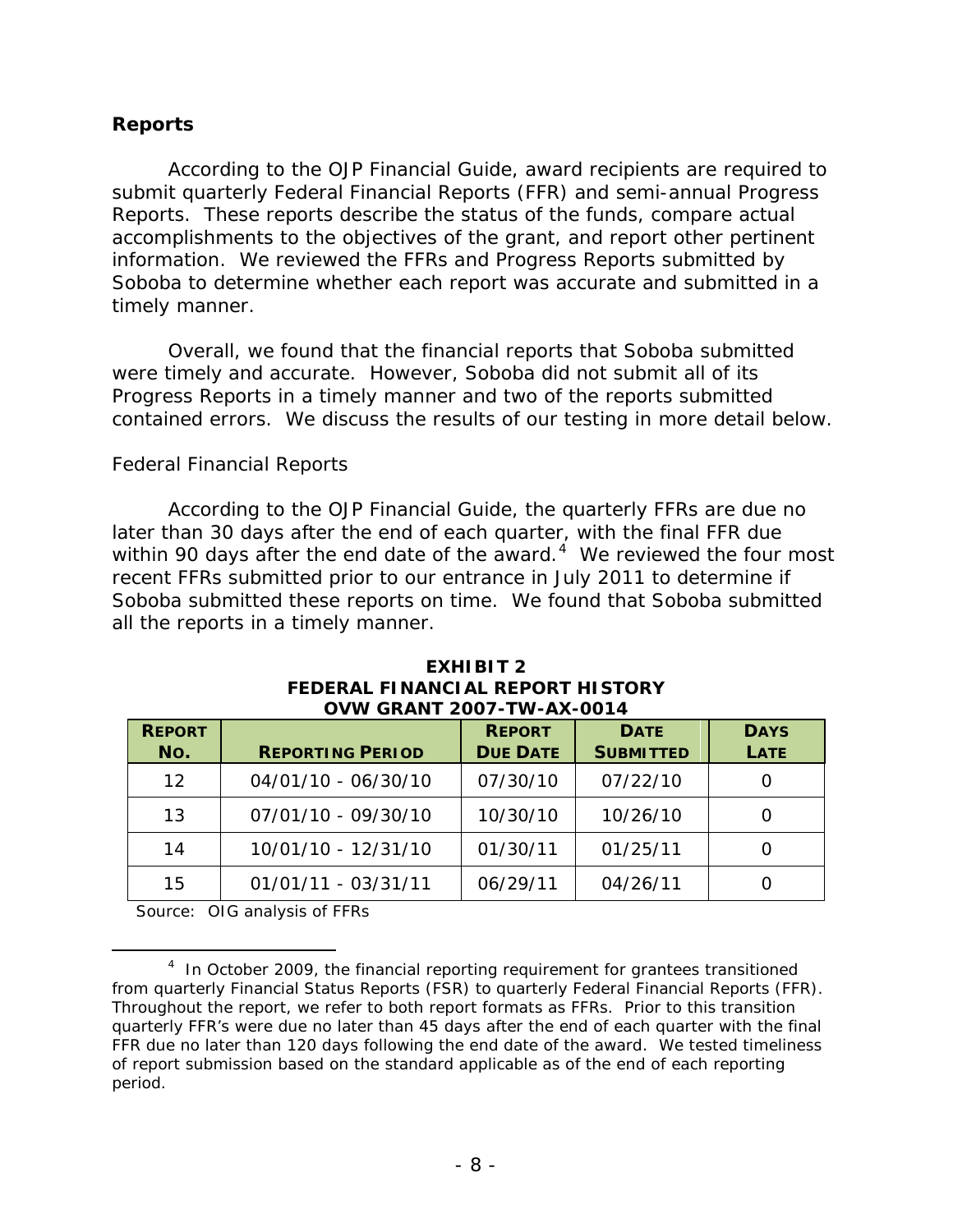According to the *OJP Financial Guide*, award recipients must report program We also reviewed each FFR to determine whether they contained accurate financial information related to actual expenditures for the award. outlays and revenue on a cash or accrual basis in accordance with their accounting system. We compared the four most recently submitted FFRs to Soboba's grant accounting records. We found the FFRs submitted to be accurate.

#### **EXHIBIT 3 ACCURACY OF SOBOBA'S FEDERAL FINANCIAL REPORTS OVW GRANT 2007-TW-AX-0014**

| <b>REPORT</b><br>No. | <b>REPORTING PERIOD</b> | <b>EXPENDITURES</b><br><b>REPORTED ON</b><br><b>FFR</b> | <b>GRANT-RELATED</b><br><b>EXPENDITURES</b> | <b>DIFFERENCE</b><br><b>BETWEEN FFRS</b><br><b>AND</b><br><b>ACCOUNTING</b><br><b>RECORDS</b> |
|----------------------|-------------------------|---------------------------------------------------------|---------------------------------------------|-----------------------------------------------------------------------------------------------|
| $12 \overline{ }$    | 04/01/10 - 06/30/10     | 7,966<br>\$                                             | 7,966<br>\$                                 | $\Omega$                                                                                      |
| 13                   | 07/01/10 - 09/30/10     | 9,618                                                   | 9,618                                       |                                                                                               |
| 14                   | 10/01/10 - 12/31/10     | 12,088                                                  | 12,088                                      |                                                                                               |
| 15                   | 01/01/11 - 03/31/11     | 10,532                                                  | 10,532                                      |                                                                                               |

Source: OIG analysis of OVW data and Soboba's accounting records

## *Progress Reports*

 awards. For this discretionary award, Soboba was required to submit the reporting period. We reviewed the most recent eight Progress Reports to determine if Soboba submitted the reports on time. We also reviewed the last full year of Progress Reports submitted to OVW for accuracy. We found submitted in a timely manner and two reports reviewed for accuracy According to *OJP Financial Guide*, Progress Reports are due semiannually for discretionary awards and annually for block or formula required Progress Reports semi-annually within 30 days of the end of the that three of the eight Progress Reports reviewed for timeliness were not contained discrepancies.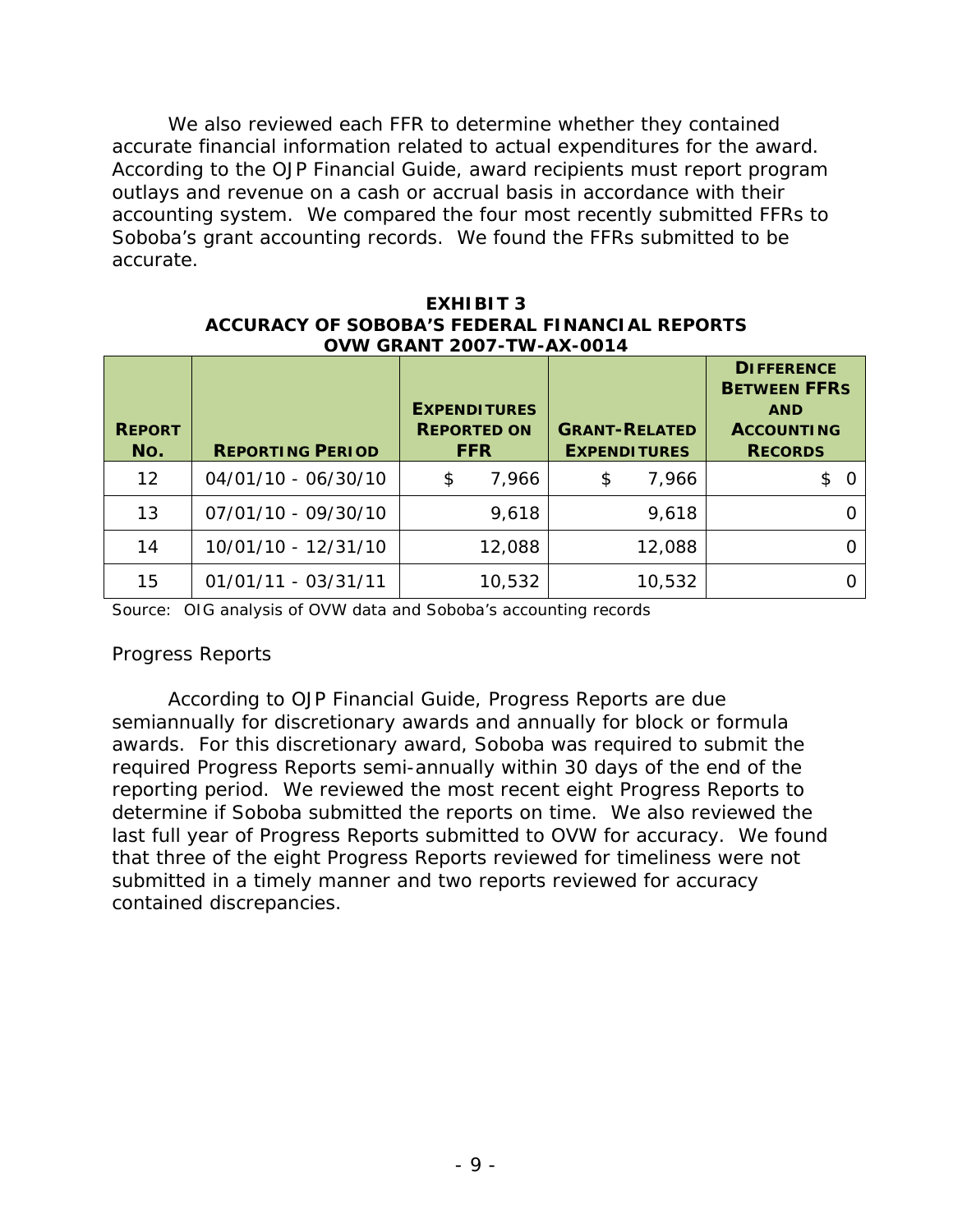| <b>REPORT</b><br>No. | <b>REPORTING PERIOD</b> | <b>REPORT</b><br><b>DUE DATE</b> | <b>DATE</b><br><b>SUBMITTED</b> | <b>DAYS</b><br>LATE |
|----------------------|-------------------------|----------------------------------|---------------------------------|---------------------|
| 1                    | 07/01/07 - 12/31/07     | 01/30/08                         | 11/13/08                        | 29                  |
| 2                    | 01/01/08 - 06/30/08     | 07/30/08                         | 11/17/08                        | 3                   |
| 3                    | 07/01/08 - 12/31/08     | 01/30/09                         | 02/02/09                        | 3                   |
| 4                    | 01/01/09 - 06/30/09     | 07/30/09                         | 07/30/09                        | $\Omega$            |
| 5                    | 07/01/09 - 12/31/09     | 01/30/10                         | 01/15/10                        | $\Omega$            |
| 6                    | 01/01/10 - 06/30/10     | 07/30/10                         | 07/12/10                        | $\Omega$            |
| 7                    | 07/01/10 - 12/31/10     | 01/30/11                         | 01/27/11                        | $\Omega$            |
| 8                    | 01/01/11 - 06/30/11     | 07/30/11                         | 07/28/11                        | ∩                   |

#### **EXHIBIT 4 PROGRESS REPORT HISTORY OVW GRANT 2007-TW-AX-0014**

Source: OIG data analysis of OVW data

The *OJP Financial Guide* states that:

 Government Performance and Results Act. The . . . the funding recipient agrees to collect data appropriate for facilitating reporting requirements established by Public Law 103-62 for the funding recipient will ensure that valid and auditable source documentation is available to support all data collected for each performance measure specified in the program solicitation.

 Performance measures from the grant solicitation included: the number and percentage of arrests relative to the number of police responses to domestic violence incidents, the number of tribes receiving grant funding, and the number of victims receiving requested services.

 We reviewed Soboba's Progress Reports to determine if the reports Soboba's Progress Reports with periods ending December 31, 2010, through the period ending June 30, 2011, accurately reflected grant accomplishments with two exceptions. Specifically, we found that the dollar values reported for victim services were understated by 12 percent in the December 2010 report, and the total number of participants receiving community education was not supported for either reporting period.<br>- 10 accurately reflected grant activity and accomplishments. We found that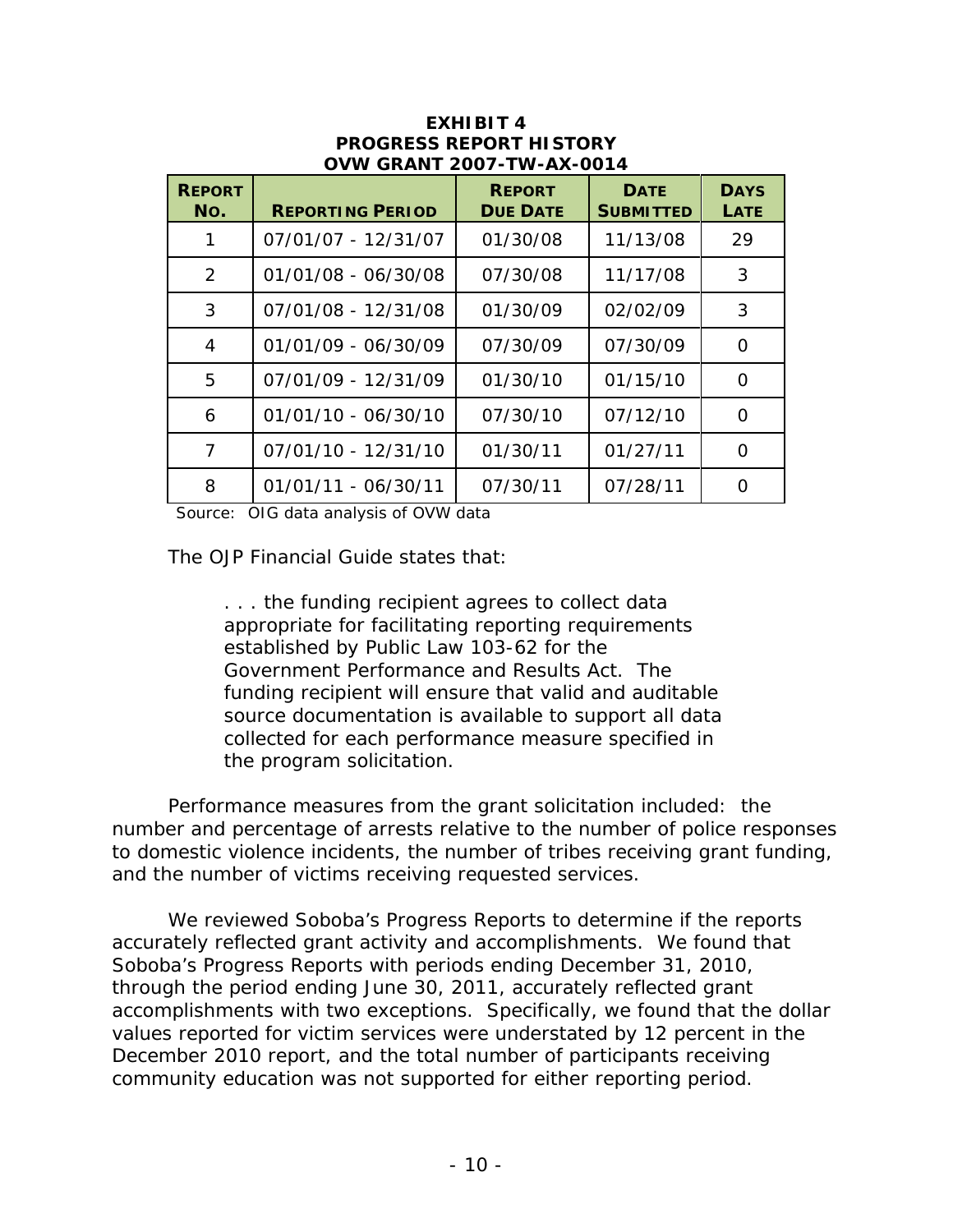Reports. We recommend that OVW ensure that Soboba develops procedures that require submission of timely, accurate, and adequately supported Progress

## <span id="page-14-0"></span> **Additional Award Requirements**

 in the grant solicitation as well as special conditions included in its grant awards. We determined that Soboba generally complied with grant We reviewed Soboba's compliance with specific program requirements requirements and conditions.

## <span id="page-14-1"></span>**Program Performance and Accomplishments**

 the grant were to: (1) strengthen tribal codes and ordinances; (2) initiate detailing protocols for sharing information to accomplish a complete Against Women Act. Soboba also requested, and received approval from According to the revised work plan, approved by OVW the purposes of and establish partnerships with local law enforcement in developing a crime statistic database particular to Soboba; (3) present to the Soboba Tribal Council, for review, a tentative agreement with local law enforcement database on Violence Against Women Act activities; (4) develop rules, policies, regulations, and procedures on regulatory aspects of each code for utilization by Tribal Enforcement; and (5) prepare and disseminate to all tribal members copies of potential codes and ordinances in areas of Violence OVW for changes to the scope of work which added community outreach, Victim Advocate training, and purchases of necessary supplies to the grant objectives. The revised grant budget also supported salaries paid to a Domestic Violence Coordinator and a Legal Administrative Assistant.

 management system. We found that as of the grant closeout completed in January 2012, Soboba had drafted domestic violence codes for approval by Advocate training, and developed rules and policies for use by tribal enforcement. Soboba had also hired the two positions described in the grant domestic violence database and establish partnerships with local law enforcement. However, Soboba had not disseminated the proposed with partners in local law enforcement. Soboba officials advised that they were unable to achieve these goals because Soboba's tribal council chose to We discussed progress with the Grant Manager, reviewed relevant grantee documentation as well as information submitted to OJP's grant the Soboba council and dissemination to tribal members, completed Victim documents, performed community outreach, and made efforts to create a domestic violence code to all Tribal members and discussed these materials discontinue development of tribal law enforcement and replace it with a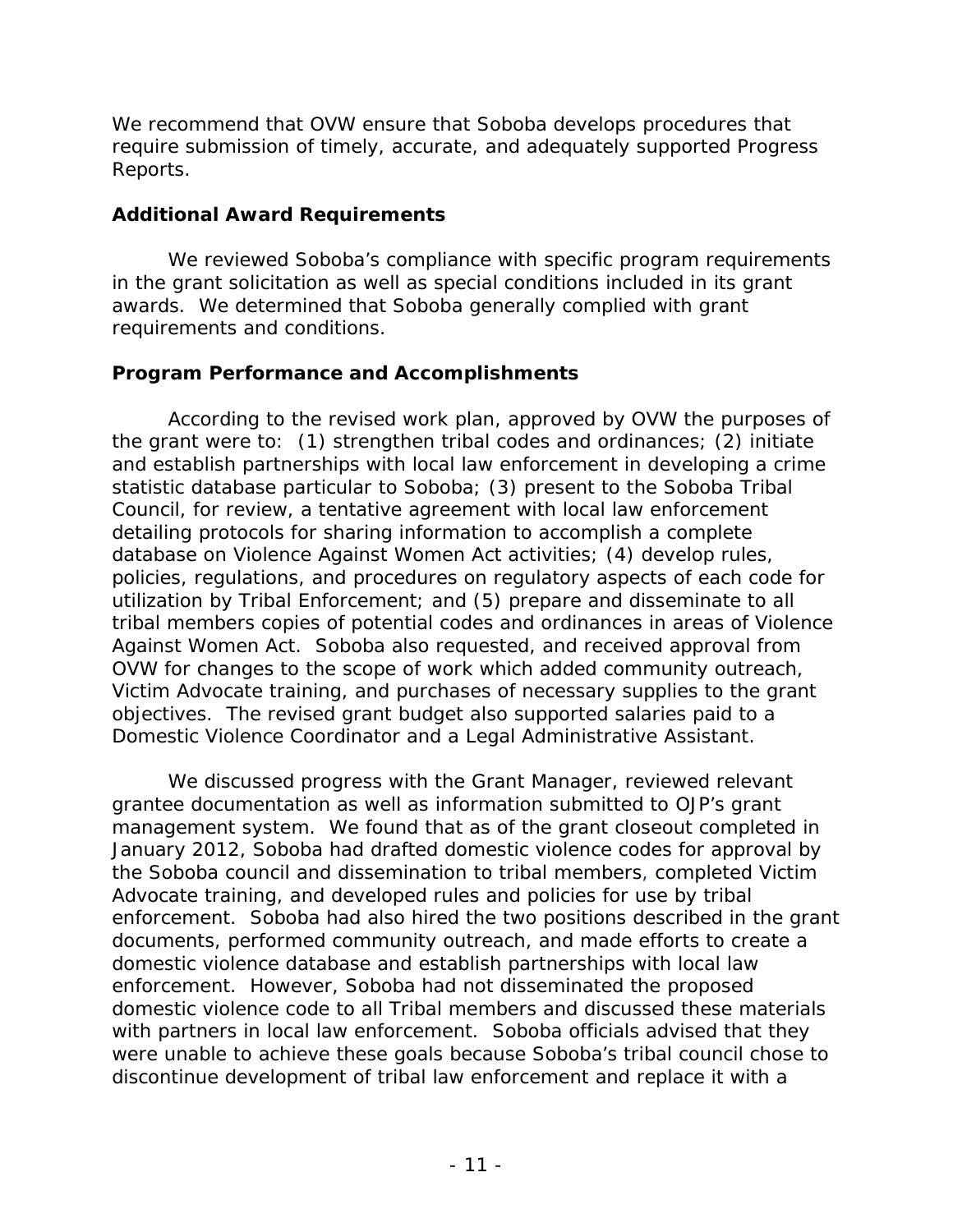powers. As a result the tribe suspended development and dissemination of new Soboba Department of Public Safety. Soboba officials also advised that grant goals. Specifically, Soboba officials stated that tensions with local law impacted their ability to effectively manage the grant. Soboba did not unaware they could obtain additional extensions to complete the grant. Based on the preceding, Soboba chose to discontinue the project. completion of the award objectives. Therefore, we did not review the progress of the remaining goals. Because Soboba failed to accomplish its Community Public Safety department which would have no law enforcement codes and ordinances pending adoption of policies and procedures for the they experienced other significant complications that hindered completion of enforcement over shootings that occurred in 2008 hampered progress in establishing partnerships with local law enforcement. Further, Soboba officials stated that difficulties in obtaining timely responses from OVW request an extension as officials did not believe an extension would facilitate completion of the suspended grant objectives, and at the time they were Subsequently, OJP de-obligated the remaining \$47,544 (32 percent) of grant funds and OVW finalized closeout of the grant in January 2012, prior to grant goals before the grant end date, we question the total amount that Soboba drew down (\$102,396).<sup>5</sup>

## <span id="page-15-0"></span> **Post End Date Activity**

 According to award documentation, the OVW Grant ended on reviewed the post end date activity, including submission of the final progress and financial reports and found no reportable exceptions. August 31, 2011. Further, Soboba did not request an extension. We

## <span id="page-15-1"></span>**Conclusion**

<span id="page-15-2"></span>-

 Based on our audit, we determined that the financial management were within the approved budgeted constraints. However, expenditures of \$1,765 related to salary costs were not supported, and two Progress Reports contained inaccurate and unsupported data. With regards to the Progress not supported. Additionally, we assessed program performance of Soboba in meeting the grant objectives and overall accomplishments. We found that as of the grant close out in January 2012 Soboba had not completed goals system used by Soboba provided for adequate record keeping and reporting of grant-related activities. We also determined that Soboba's expenditures Reports, we found that the values reported for victim services was understated, and total participants for community education reported were

 $5$  The total of \$102,396 represents drawdowns as of September 23, 2011.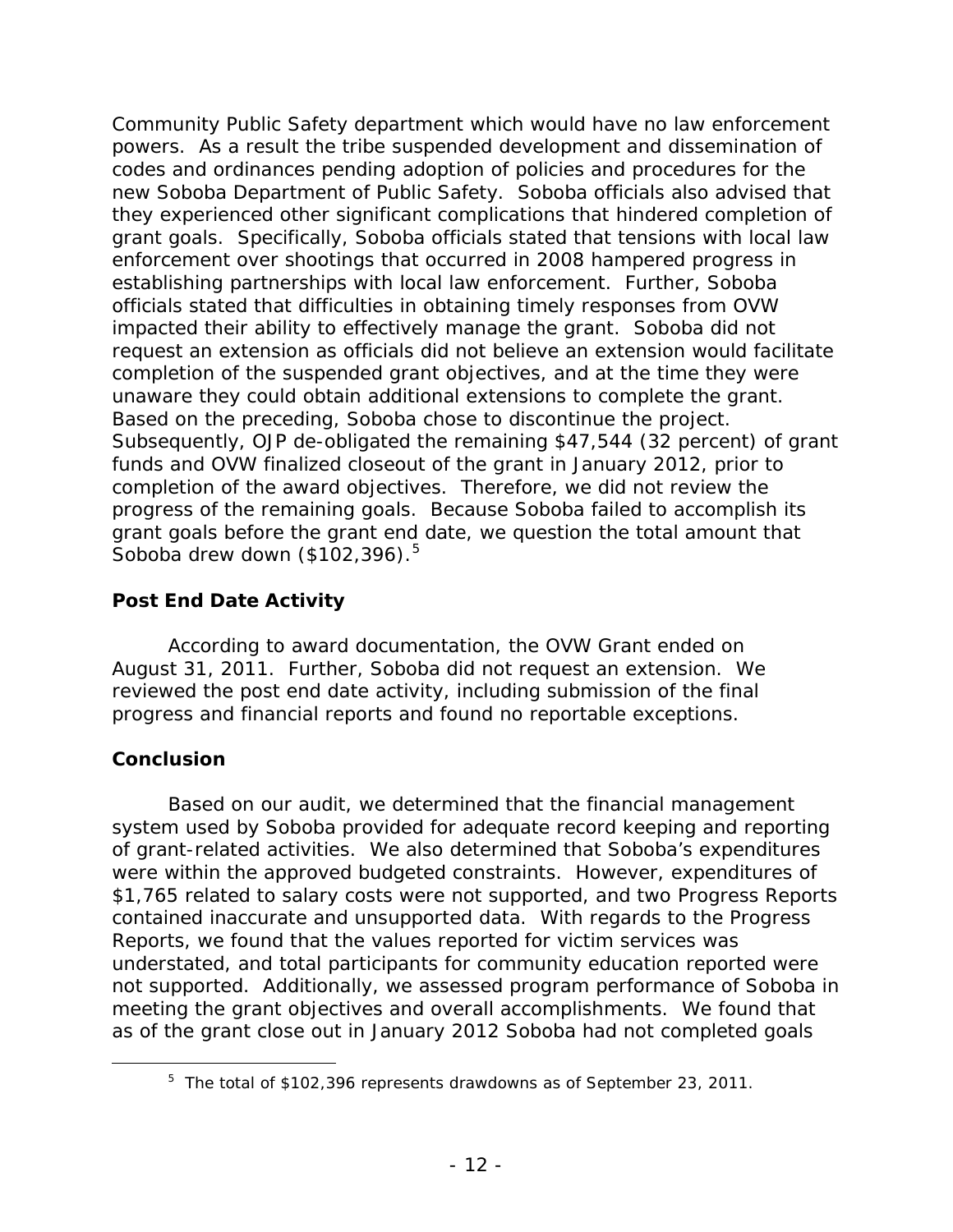associated with the grant and did not request an extension to complete the grant. We did not review the progress of the remaining goals as OVW finalized closeout of the grant in January 2012, prior to completion of the award objectives.

### <span id="page-16-0"></span> **Recommendations**

We recommend that OVW:

- 1. Remedy the \$1,765 in unsupported payroll.
- of timely, accurate, and adequately supported Progress Reports. 2. Ensure that Soboba develops procedures that require submission
- 3. Remedy the \$102,396 in grant funds that Soboba drew down and that did not result in Soboba accomplishing the goals of the grant.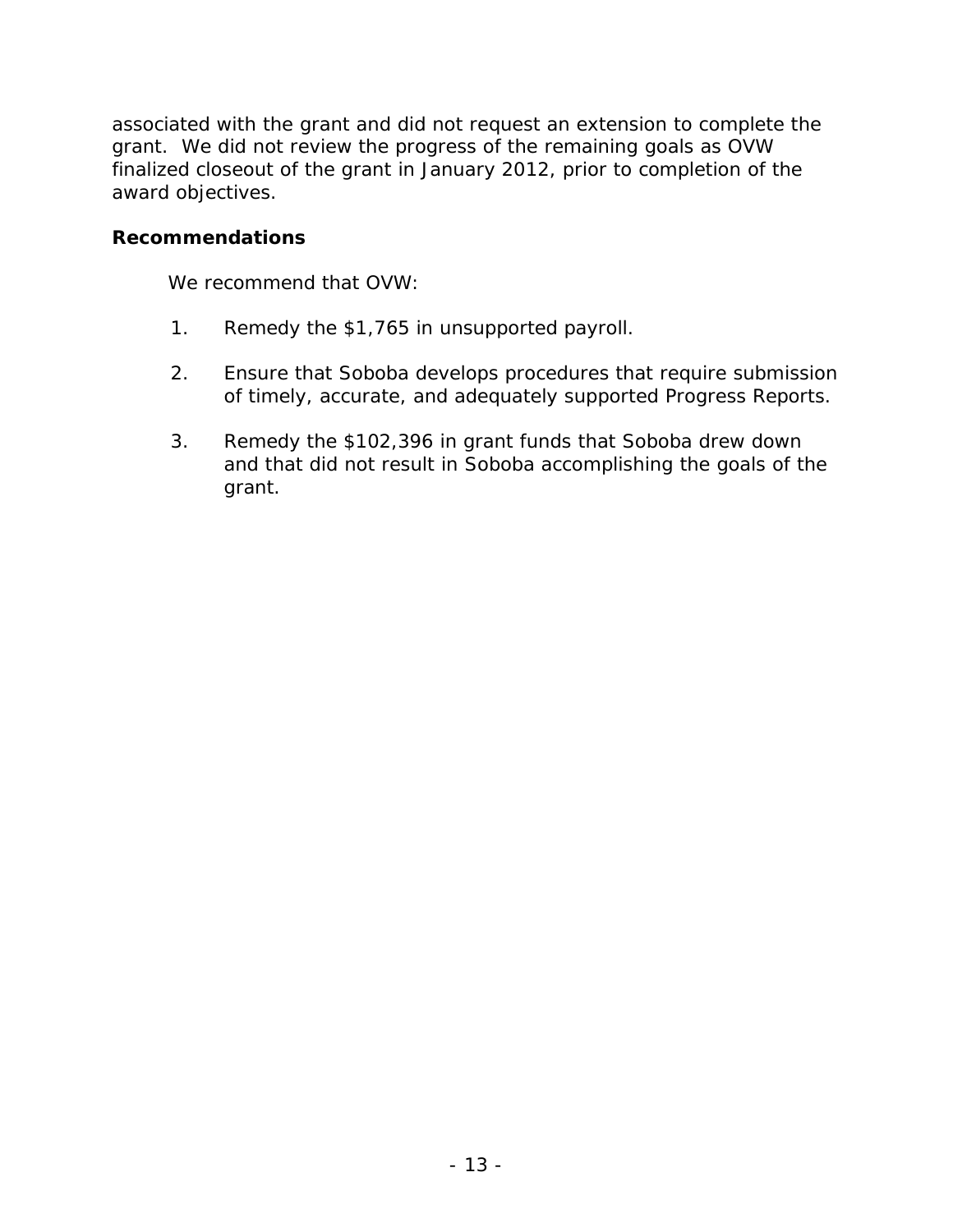# **APPENDIX I**

# **OBJECTIVE, SCOPE, AND METHODOLOGY**

<span id="page-17-0"></span> performance in the following areas: (1) internal control environment; accomplishments; and (11) post end date activity. We determined that The purpose of our audit was to determine whether costs claimed under Grant 2007-TW-AX-0014 were allowable, reasonable, and in accordance with applicable laws, regulations, guidelines, and terms and conditions of the grant. The objective of our audit was to review (2) drawdowns; (3) program income; (4) expenditures including payroll, fringe benefits, indirect costs, and accountable property; (5) matching; (6) budget management; (7) monitoring of sub-recipients and contractors; (8) reporting; (9) award requirements; (10) program performance and matching, indirect costs, program income, monitoring sub-recipients were not applicable.

 reasonable basis for our findings and conclusions based on our audit We conducted this performance audit in accordance with generally accepted government auditing standards. Those standards require that we plan and perform the audit to obtain sufficient, appropriate evidence to provide a reasonable basis for our findings and conclusions based on our audit objectives. We believe that the evidence obtained provides a objectives.

 but was not limited to, the period beginning September 1, 2007, through the date of our entrance conference on July 11, 2011. In addition, we reviewed Our audit scope included a review period for our audit that focused on, post end date activity occurring subsequent to the entrance conference.

We tested compliance with what we consider to be the most important conditions of the grant. Unless otherwise stated in our report, the criteria we audit against are contained in the *OJP Financial Guide*, award documents, Code of Federal Regulations, and Office of Management and Budget (OMB) Circulars.

 This included 27 expenditures related to Grant 2007-TW-AX-0014. We reviewed a judgmentally selected sample of transactions that were recorded in Soboba's grant related accounting records as of July 11, 2011.

 specifically for the grant program administered by Soboba. An independent We did not test internal controls for Soboba taken as a whole or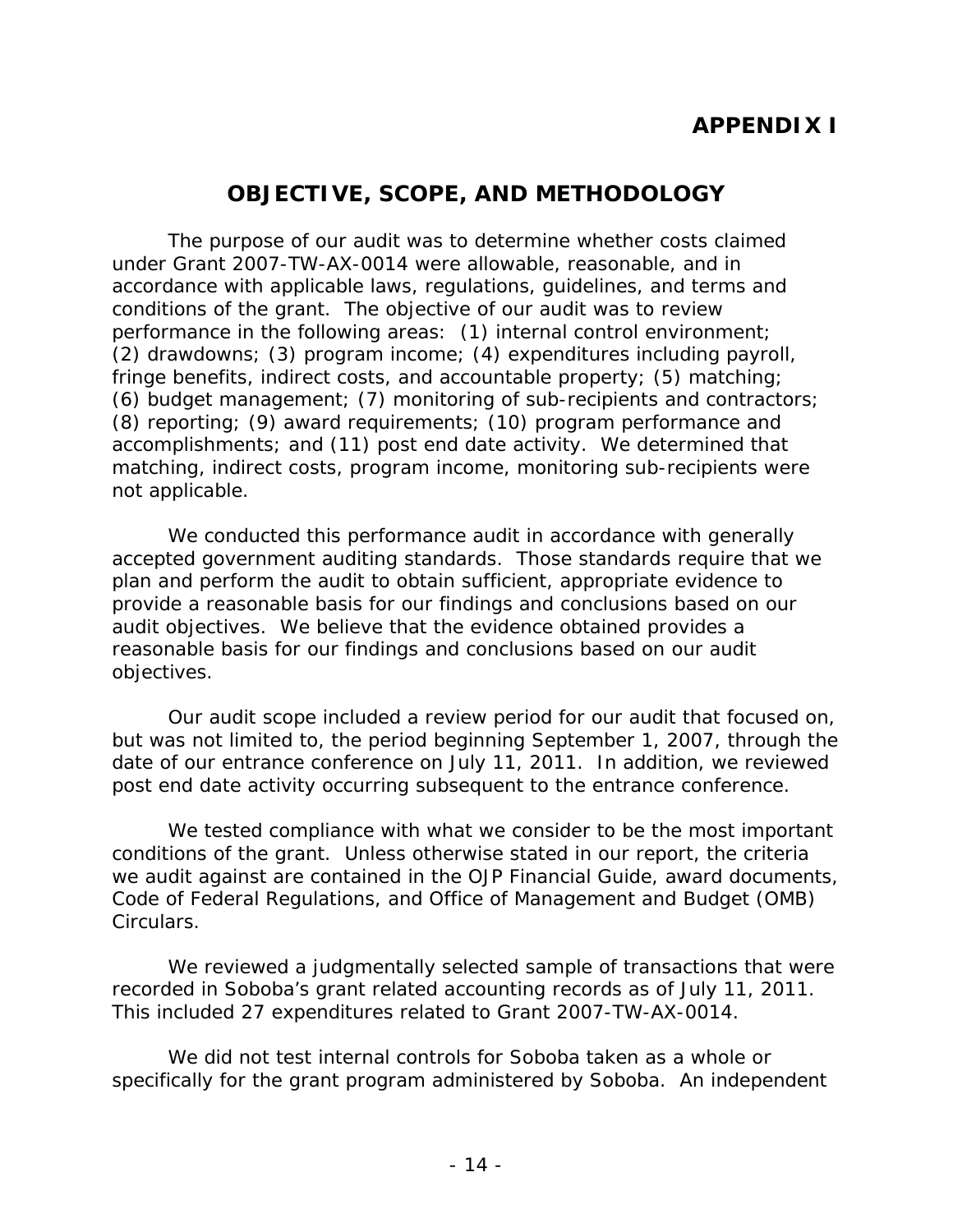significant noncompliance issues related to Soboba or the federal programs Certified Public Accountant conducted an audit of Soboba's financial statements. The results of this audit were reported in the Single Audit Report that accompanied the Independent Auditors' Report for the year ending 2009. The Single Audit Report was prepared under the provisions of Office of Management and Budget Circular A-133. We reviewed the independent auditor's assessment to identify control weaknesses and it was administering, and assessed the risks of those findings on our audit.

 In addition, we reviewed the timeliness and accuracy of FFRs, and Management System (GMS) and found no discrepancies. We thus have Progress Reports; and evaluated performance of grant objectives. However, we did not test the reliability of the financial management system as a whole, nor did we place reliance on computerized data or systems in determining whether the transactions we tested were allowable, supported, and in accordance with applicable laws, regulations, and guidelines. We also performed limited testing of information obtained from OJP's Grants reasonable confidence in the GMS data, which we verified for the purposes of our audit. However, the OIG has not performed tests of the GMS system specifically, and we therefore cannot definitively attest to the reliability of GMS data.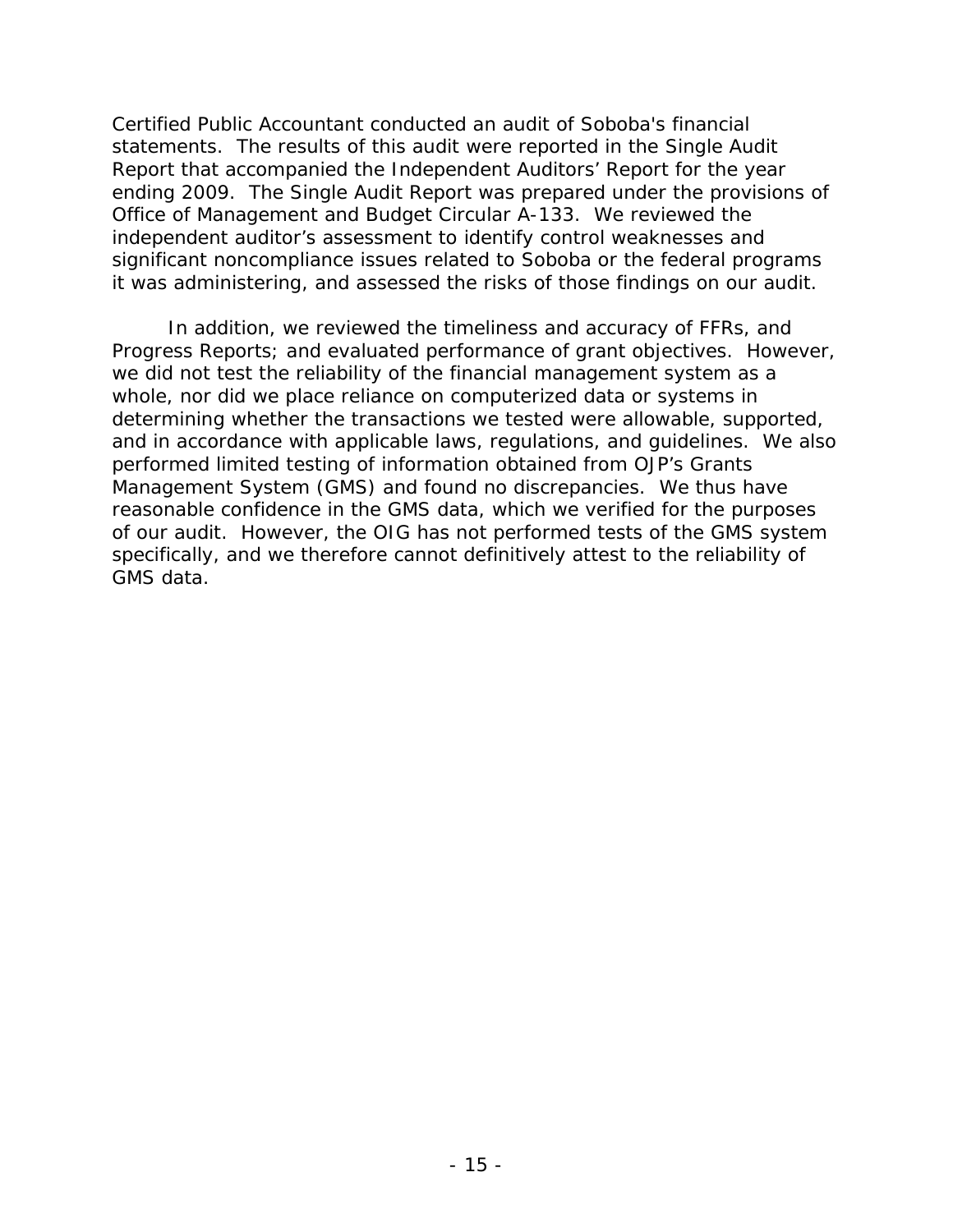# **APPENDIX II**

# **SCHEDULE OF DOLLAR-RELATED FINDINGS**

<span id="page-19-0"></span>

| QUESTIONED COSTS: <sup>6</sup>                                              |               | <b>AMOUNT</b>   | <b>PAGE</b> |
|-----------------------------------------------------------------------------|---------------|-----------------|-------------|
| <b>Unsupported Costs:</b>                                                   |               |                 |             |
| Unsupported Payroll Expenditures (OVW)                                      | $\mathsf{\$}$ | 1,765           |             |
| Unallowable Costs:<br>Funds drawn without completion of grant<br>objectives | \$            | 102,396         | 12          |
| <b>TOTAL QUESTIONED COSTS:</b>                                              |               | \$104,161       |             |
| Less: Duplicative Questioned Costs'                                         |               | $<$ \$1,765>    |             |
| <b>TOTAL DOLLAR RELATED FINDINGS</b>                                        |               | <u> 102,396</u> |             |

 $\overline{a}$ 

<span id="page-19-1"></span> <sup>6</sup>*Questioned Costs* are expenditures that do not comply with legal, regulatory, or contractual requirements, or are not supported by adequate documentation at the time of the audit, or are unnecessary or unreasonable. Questioned costs may be remedied by offset, waiver, recovery of funds, or the provision of supporting documentation.

<span id="page-19-2"></span> $7$  Some costs were questioned for more than one reason. Net questioned costs exclude the duplicate amount.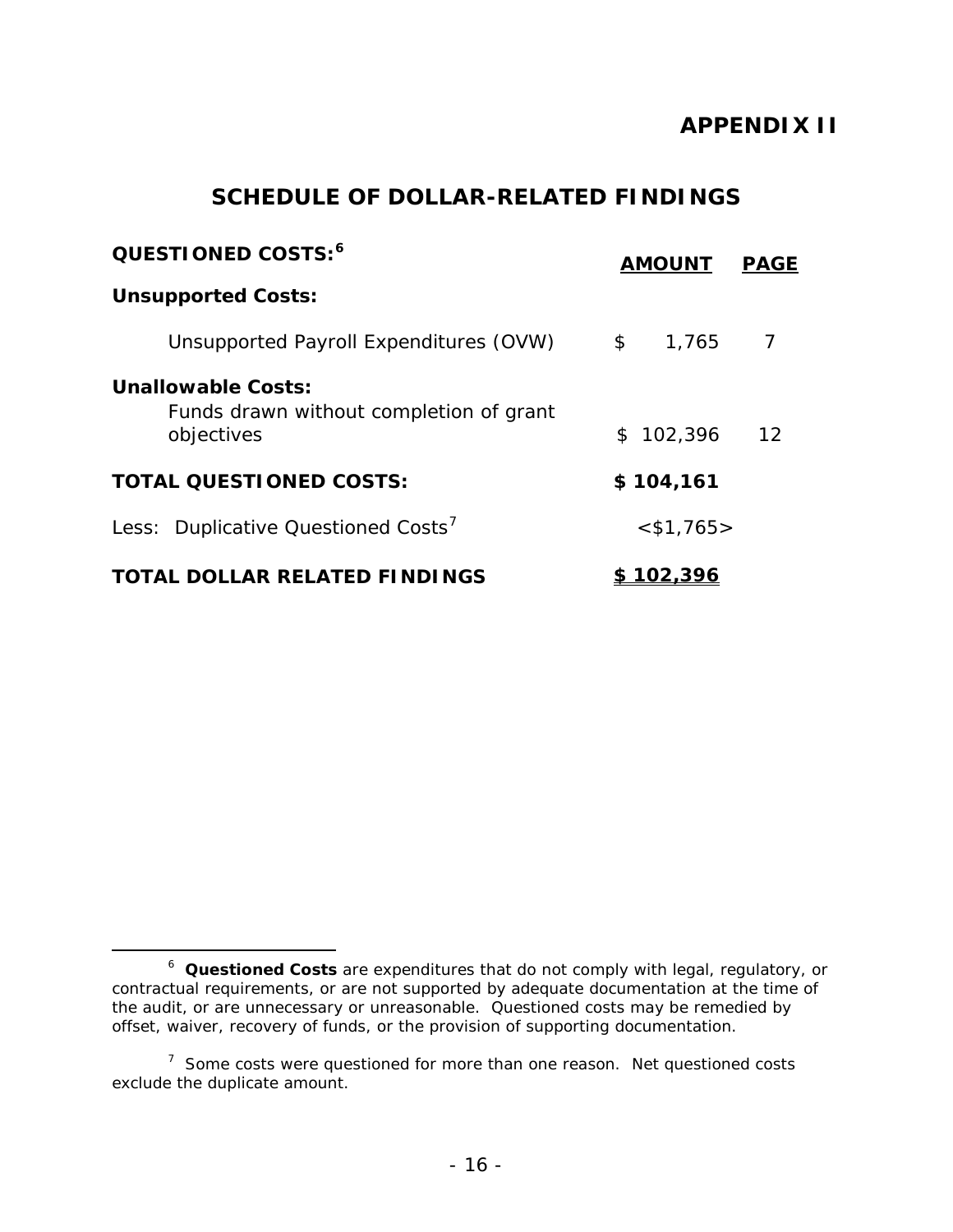# **APPENDIX III**

# THE SOBOBA BAND OF LUISEÑO INDIANS **RESPONSE TO THE DRAFT REPORT**

<span id="page-20-0"></span>

|                                                                        | P.O. BOX 487 . SAN JACINTO, CA 92581 . TELEPHONE (951) 654-2765                                                                                                                                   |
|------------------------------------------------------------------------|---------------------------------------------------------------------------------------------------------------------------------------------------------------------------------------------------|
|                                                                        | OFFICE OF TRIBAL COUNCIL                                                                                                                                                                          |
| EST. JUNE 19, 1883                                                     |                                                                                                                                                                                                   |
| June 11, 2013                                                          |                                                                                                                                                                                                   |
|                                                                        | C/o David J. Gaschke, Regional Audit Manager                                                                                                                                                      |
| U.S. Department of Justice                                             |                                                                                                                                                                                                   |
| Office of the Inspector General<br>San Francisco Regional Audit Office |                                                                                                                                                                                                   |
| 1200 Bayhill Drive, Suite 201                                          |                                                                                                                                                                                                   |
| San Bruno, CA 94066                                                    |                                                                                                                                                                                                   |
|                                                                        | Re: Response to Draft Audit Report Dated May 22, 2013 re: Audit of the Office on Violence                                                                                                         |
|                                                                        | Against Women (OVW) Grant No. 2007-TW-AX-0014                                                                                                                                                     |
|                                                                        | Enclosed please find the Soboba Band of Luiseno Indians' (Soboba) response to the above                                                                                                           |
|                                                                        | referenced report recommendations. Each OIG recommendation has been stated with Soboba's                                                                                                          |
| response:                                                              |                                                                                                                                                                                                   |
|                                                                        | 1. Remedy the \$1,765 in unsupported payroll.                                                                                                                                                     |
| Response:                                                              |                                                                                                                                                                                                   |
|                                                                        | Under the specific circumstances identified in the draft report, Soboba has implemented practices                                                                                                 |
| one grant.                                                             | to ensure proper allocation of grant funds for salaries of employees who are funded by more than                                                                                                  |
|                                                                        |                                                                                                                                                                                                   |
| Women.                                                                 | A check for \$1,765 is being mailed under separate cover to the Office of Violence Against                                                                                                        |
|                                                                        | 2. Ensure that Soboba develops procedures that require submission of timely, accurate, and<br>adequately supported Progress Reports.                                                              |
| Response:                                                              |                                                                                                                                                                                                   |
|                                                                        | Soboba has dedicated certain employees to ensure grant compliance. An initial assessment of                                                                                                       |
|                                                                        | Tribal grants has been completed and they have been catalogued into an interim database which<br>is updated as grants are reported on, awarded, renewed, and/or closed out. The current procedure |
|                                                                        | serves to ensure timely, accurate and adequately support [progress] reports to grantors by the                                                                                                    |
|                                                                        | various Tribal departments. The next phase of the cataloguing is to migrate all the grant data into                                                                                               |
|                                                                        | a specific software program that will allow permission based access by Soboba staff,                                                                                                              |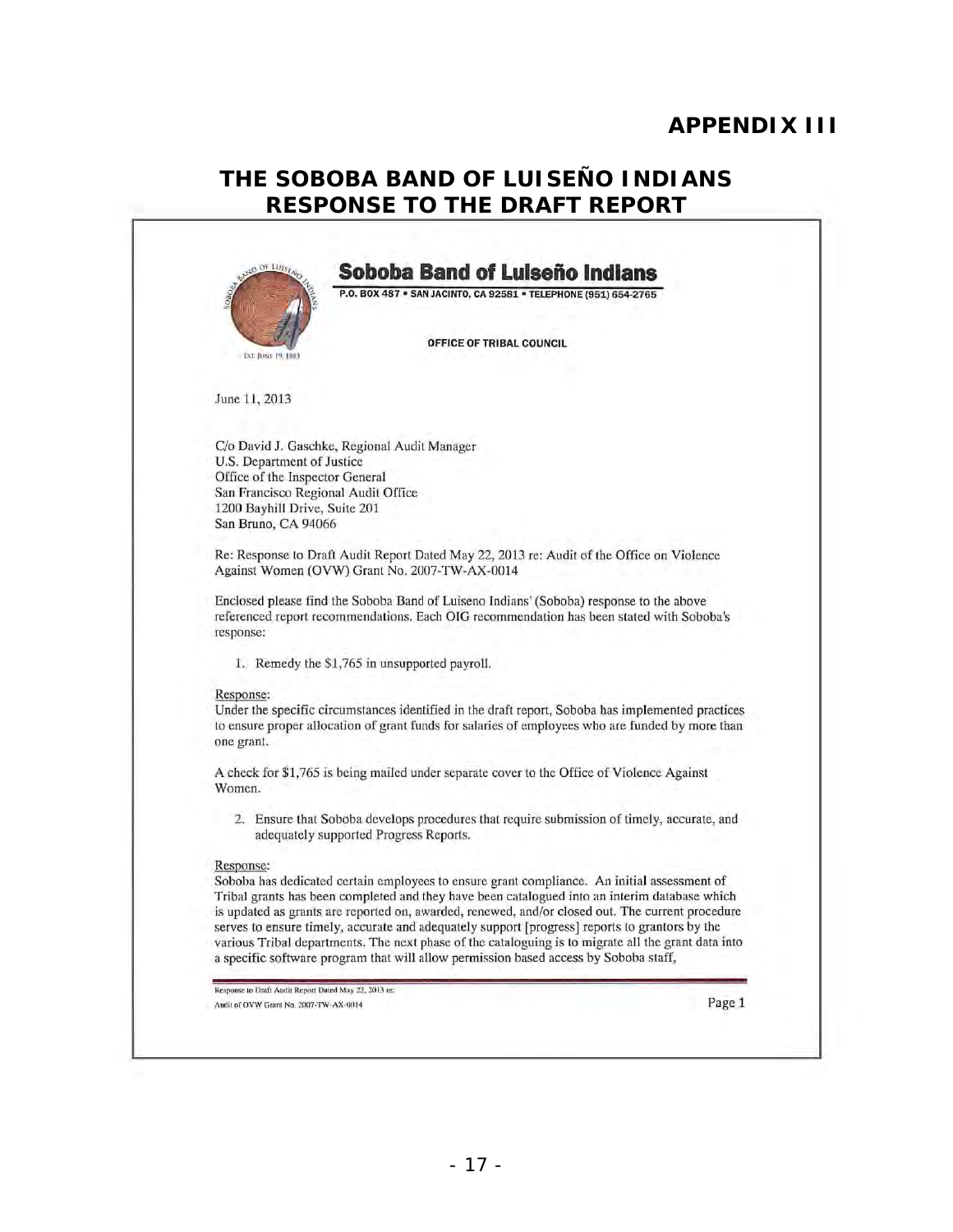management and Tribal Council. The new software will improve upon the current process by creating a more accessible and user friendly system as well as to promote greater information sharing and accountability. The new software system should be acquired with the next few mOnths.

3. Remedy the \$102,396 in grant funds that Soboba drew down and that did not result in Soboba accomplishing the goals of the grant.

#### Response:

On page 3 of the draft report, *OIG Audit Approach, Program Performance and* Accomplishments, the OIG states that it tested this area to determine whether Soboba made a "reasonable effort" to accomplish stated objectives. On page 11 of the draft report, *Program* Performance and Accomplishments, OIG set out the following, placed in table form for ease of reference and comparison:

| Purposes/Scope of Work of<br>Grant Per Revised Work Plan                                                                                                                                                                 | As of Grant Closeout in<br>January 2012, Soboba had:                                         | Result                           |
|--------------------------------------------------------------------------------------------------------------------------------------------------------------------------------------------------------------------------|----------------------------------------------------------------------------------------------|----------------------------------|
| Strengthen tribal codes and<br>ordinances                                                                                                                                                                                | Drafted DV codes for<br>approval by Soboba Council<br>and dissemination to tribal<br>members | Soboba met grant<br>requirements |
| Initiate and establish<br>partnerships with local law<br>enforcement in developing a<br>crime statistic database<br>particular to Soboba                                                                                 | Made efforts to create a<br>domestic violence database                                       | Soboba met grant<br>requirements |
| Present to the Soboba Tribal<br>Council, for review, a<br>tentative agreement with local<br>law enforcement detailing<br>protocols for sharing<br>information to accomplish a<br>complete database on VAWA<br>activities | Made efforts to establish<br>partnerships with local law<br>enforcement                      | Soboba met grant<br>requirements |
| Develop rules, policies,<br>regulations, and procedures on<br>regulatory aspects of each<br>code for use by Tribal<br>Enforcement                                                                                        | Developed rules and policies<br>for use by Tribal Enforcement                                | Soboba met grant<br>requirements |
| Community outreach                                                                                                                                                                                                       | Performed community<br>outreach                                                              | Soboba met grant<br>requirements |
| Victim Advocate Training                                                                                                                                                                                                 | Completed Victim Advocate<br>Training                                                        | Soboba met grant<br>requirements |
| Supplies for grant objectives                                                                                                                                                                                            | [No further mention by OIG]                                                                  | Soboba met grant<br>requirements |
| DV Coordinator and Legal                                                                                                                                                                                                 | Hired two positions described                                                                | Soboba met grant                 |

Response to Draft Audit Report Dated May 22, 2013 re: Audit of OVW Grant No. 2007-TW-AX-0014

Page 2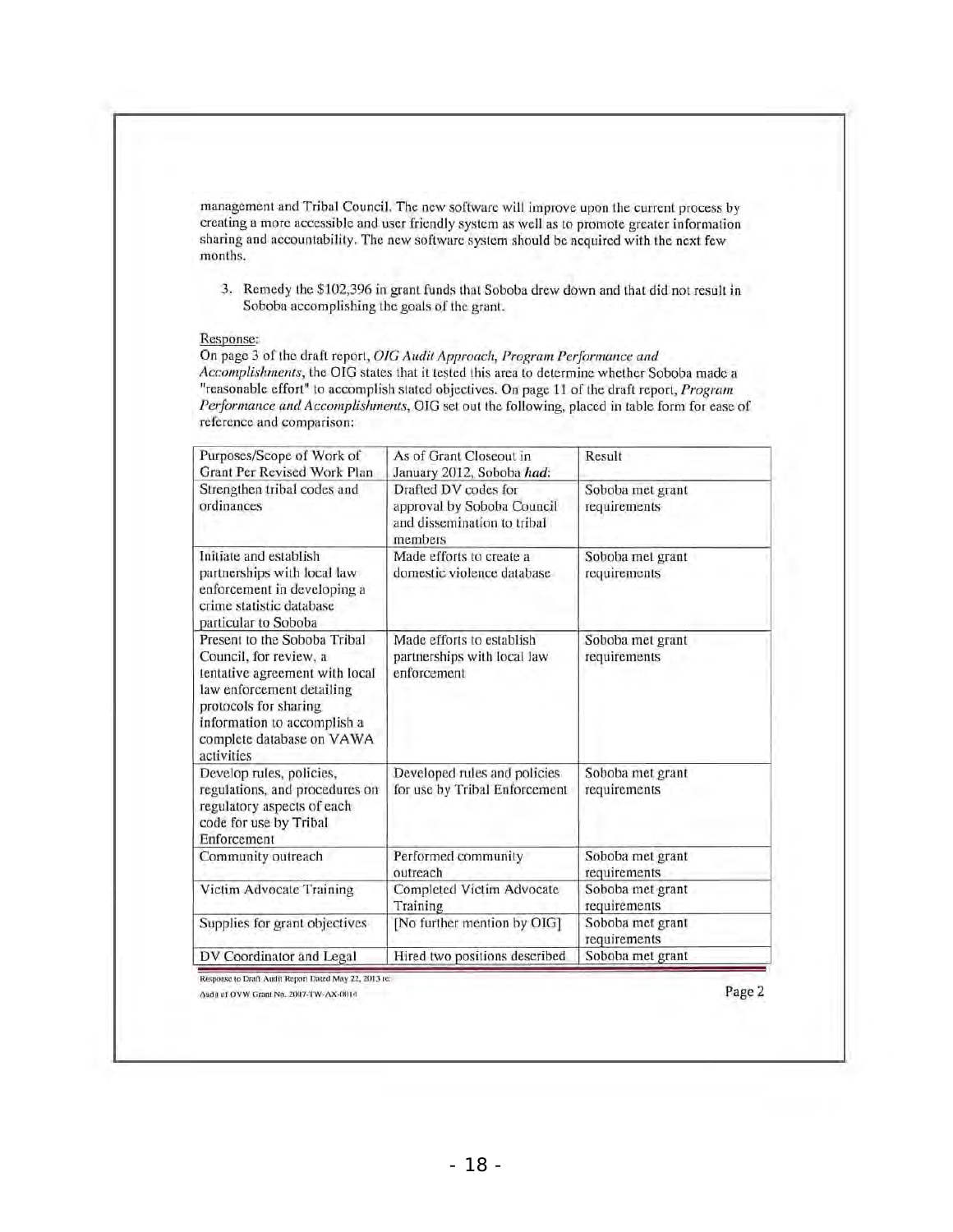| Administrative Assistant<br>salaries support                                                                     | in grant documents                                                                                                                                                        | requirements                                             |
|------------------------------------------------------------------------------------------------------------------|---------------------------------------------------------------------------------------------------------------------------------------------------------------------------|----------------------------------------------------------|
| Prepare and disseminate to all<br>tribal members copies of<br>potential codes and ordinances<br>in areas of VAWA | Soboba had not disseminated<br>the proposed domestic<br>violence code to all Tribal<br>members and discussed these<br>materials with partners in local<br>law enforcement | *Soboba determined to have<br>not met grant requirements |

By its own analysis utilizing its standard of "reasonable efforts", OIG has found that Soboba demonstrated reasonable completion of the grant and has completed all deliverables, except for one, as discussed below.

Soboba was determined to have not met the grant requirement of "the dissemination 10 all Tribal members, copies of the Domestic Violence Code and discussion of sueh with local law enforcement. "

I. Dissemination.

- Soboba provided documentation that the Domestic Violence Code was disseminated to the Tribal Council and the Domestic Violence Task Force (which includes Tribal members, Tribal Law Enforcement, and Tribal Staff).
- The Domestic Violence Code was also discussed in the overall plan for tribal justice, at law enforcement and Tribal justice presentations at General Council meetings and Tribal Law Enforcement Initiative Community Days.

To state Ihat Soboba did not meet this grant deliverable because the code was not physically copied and handed out to all Tribal members is unreasonable. Disseminate means to *spread,*  disburse, circulate, or broadcast information. Soboba has met these criteria.

2. To all Tribal members.

Under Soboba's system of governance, the General Council is the governing body of lhe Tribe. It is composed of all voting members of the Tribe; who must be age 18 or older. The General Council may choose to delegate its authority to a duly elected Tribal Council under certain conditions. Generally, when an issue arises that requires a decision by the General Council; the issue will be placed on the meeting agenda or added at the meeting. However, these agendas are only disseminated to members of the General Council, not *all,* Tribal members.

Therefore, to require Soboba to disseminate a proposed Tribal law to non-eligible voting members, which are mostly children, is not consistent with long-standing Tribal law and practice. This factor is therefore unreasonable and is being defined in a way that is contrary to the norms of most systems of democracy.

Response to Draft Audit Report Dated May 22, 2013 re: Audit of OVW Grant No. 2007-TW-AX-0014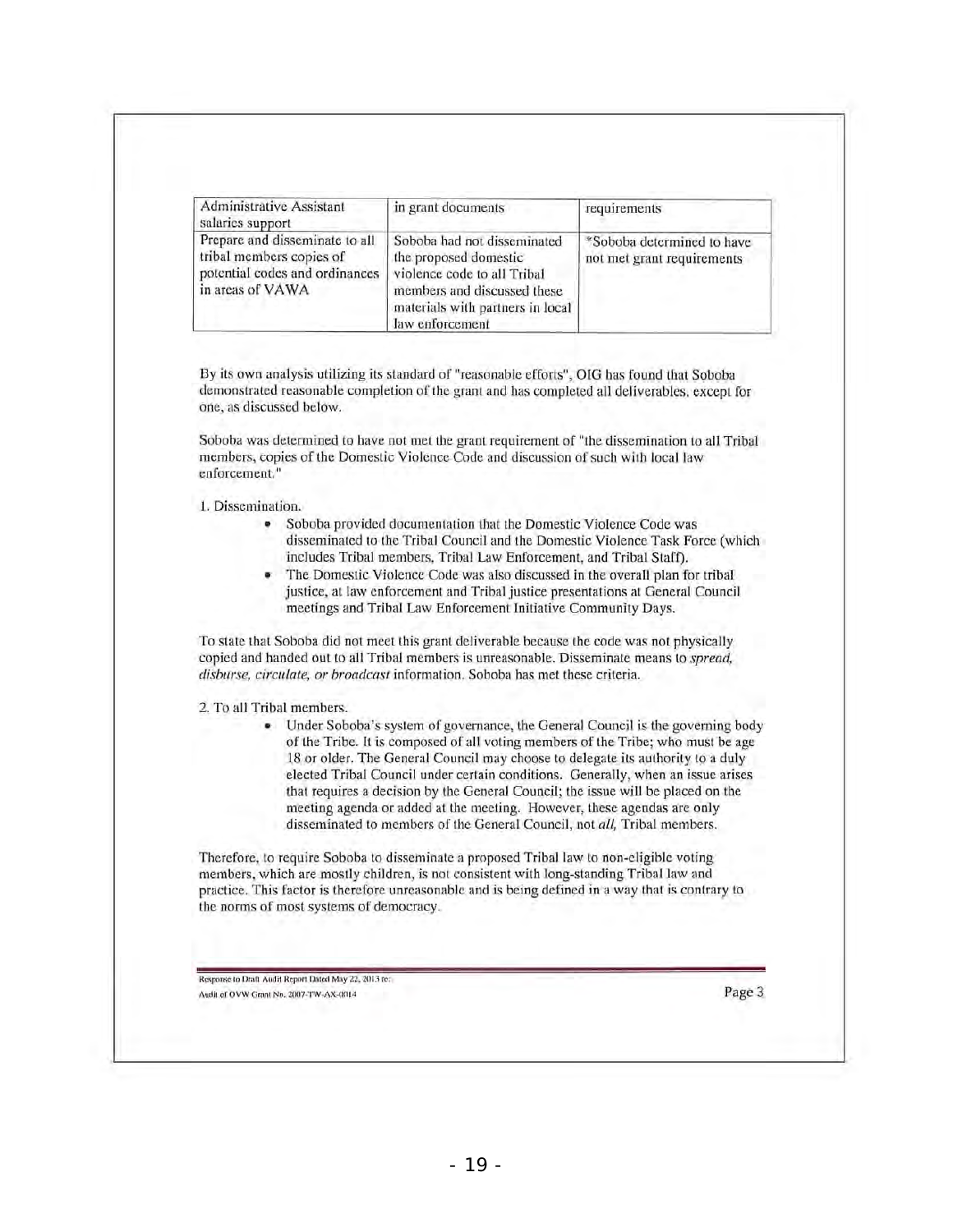3. Discuss the Domestic Violence Code with Local Law Enforcement.

Soboba shared with the OIG the serious tensions that ignited with local law enforcement during the grant term. Despite these strained relations, Soboba was able to consistently meet with local law enforcement. While many of those meetings focused on priority issues of the day, local law enforcement was aware of Soboba's ongoing plans to evaluate and implement positive changes to its overall Tribal justice structure. These discussions included tribal law enforcement, tribal courts, and tribal laws, such as the Domestic Violence Code. Communication continues today as a number of issues related to law enforcement remain.

The fact that no specific meeting took place to discuss the Domestic Violence Code is unreasonable and contrary 10 Soboba's system of governance. The Domestic Violence Code is a proposed Tribal law. While local law enforcement plays a role in Soboba's policing of its Tribal lands based on Federal law, it docs not have a role in guiding or deciding which laws the Tribc will consider or enact. This is an essential Tribal government function that must be considered within the Tribe.

For the above stated reasons, Soboba believes it has demonstrated reasonable completion of the grant deliverables reviewed by OIG. Additionally, Soboba did not receive all awarded grant funding because it chose to discontinue the remainder of the grant due to the enormity of challenges stated in Soboba's reports and audit with OIG. Therefore, Soboba should not be held accountable for funds it did not receive. Overall, Soboba has demonstrated reasonable completion of the grant deliverables for which it is responsible; therefore, no penalty is warranted with regard to this grant award.

Sincerely,

(j.,dt~?JU4-.!e *'//J£tuI?Cv* 

Rosemary Morillo, Tribal Chairwoman

Response to Draft Audit Report Dated May 22, 2013 re: Audit of OVW Grant No. 2007-TW-AX-0014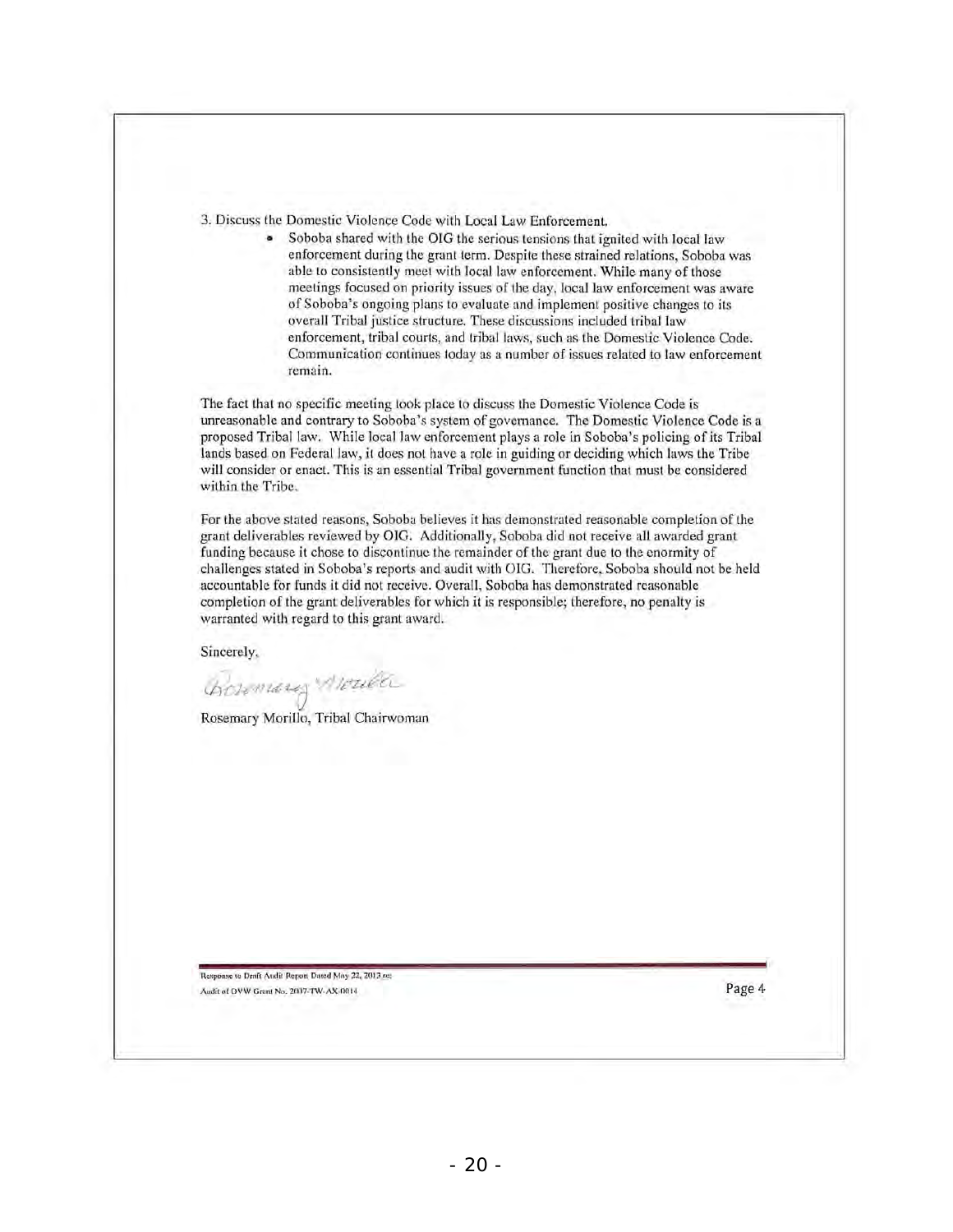# **APPENDIX IV**

# **OFFICE ON VIOLENCE AGAINST WOMEN RESPONSE TO THE DRAFT REPORT**

|                 | Office on Violence Against Women                                                                                                                                                                                                                                                                                                                                                                                                            |
|-----------------|---------------------------------------------------------------------------------------------------------------------------------------------------------------------------------------------------------------------------------------------------------------------------------------------------------------------------------------------------------------------------------------------------------------------------------------------|
|                 |                                                                                                                                                                                                                                                                                                                                                                                                                                             |
|                 | Washmeton, D.C. 20530.                                                                                                                                                                                                                                                                                                                                                                                                                      |
|                 | June 28, 2013                                                                                                                                                                                                                                                                                                                                                                                                                               |
| MEMORANDUM      |                                                                                                                                                                                                                                                                                                                                                                                                                                             |
| TO:             | David J. Gaschke<br>Regional Audit Manager<br>San Francisco Regional Audit Office                                                                                                                                                                                                                                                                                                                                                           |
| FROM:           | Bea Hanson<br>Acting Director<br>Office on Violence Against Women                                                                                                                                                                                                                                                                                                                                                                           |
|                 | Rodney Samuels<br>Audit Liaison/Staff Accountant<br>Office on Violence Against Women                                                                                                                                                                                                                                                                                                                                                        |
| <b>SUBJECT:</b> | Audit of the Office on Violence Against Women Grant Awarded to<br>the Soboba Band of Luiseno Indians, San Jacinto, California                                                                                                                                                                                                                                                                                                               |
|                 | This memorandum is in response to your correspondence dated May 22, 2013 transmitting the<br>above Draft Audit Report for Soboba Band of Luiseno Indians. We consider the subject report<br>resolved and request written acceptance of this action from your office.                                                                                                                                                                        |
|                 | The report contains three recommendations, \$1,765 in unsupported payroll and \$102,396 in<br>grant funds that Soboba drew down and that did not result in Soboba accomplishing the goals of<br>the grant. The Office on Violence Against Women is committed to working with the grantee to<br>address each recommendation and bring them to a close as quickly as possible. The following is<br>our analysis of the audit recommendations. |
|                 | 1) Remedy the \$1,765 in unsupported payroll.                                                                                                                                                                                                                                                                                                                                                                                               |
|                 | We agree with this recommendation. We will coordinate with the Soboba Tribe to<br>remedy the \$1,765 in unsupported payroll.                                                                                                                                                                                                                                                                                                                |
|                 |                                                                                                                                                                                                                                                                                                                                                                                                                                             |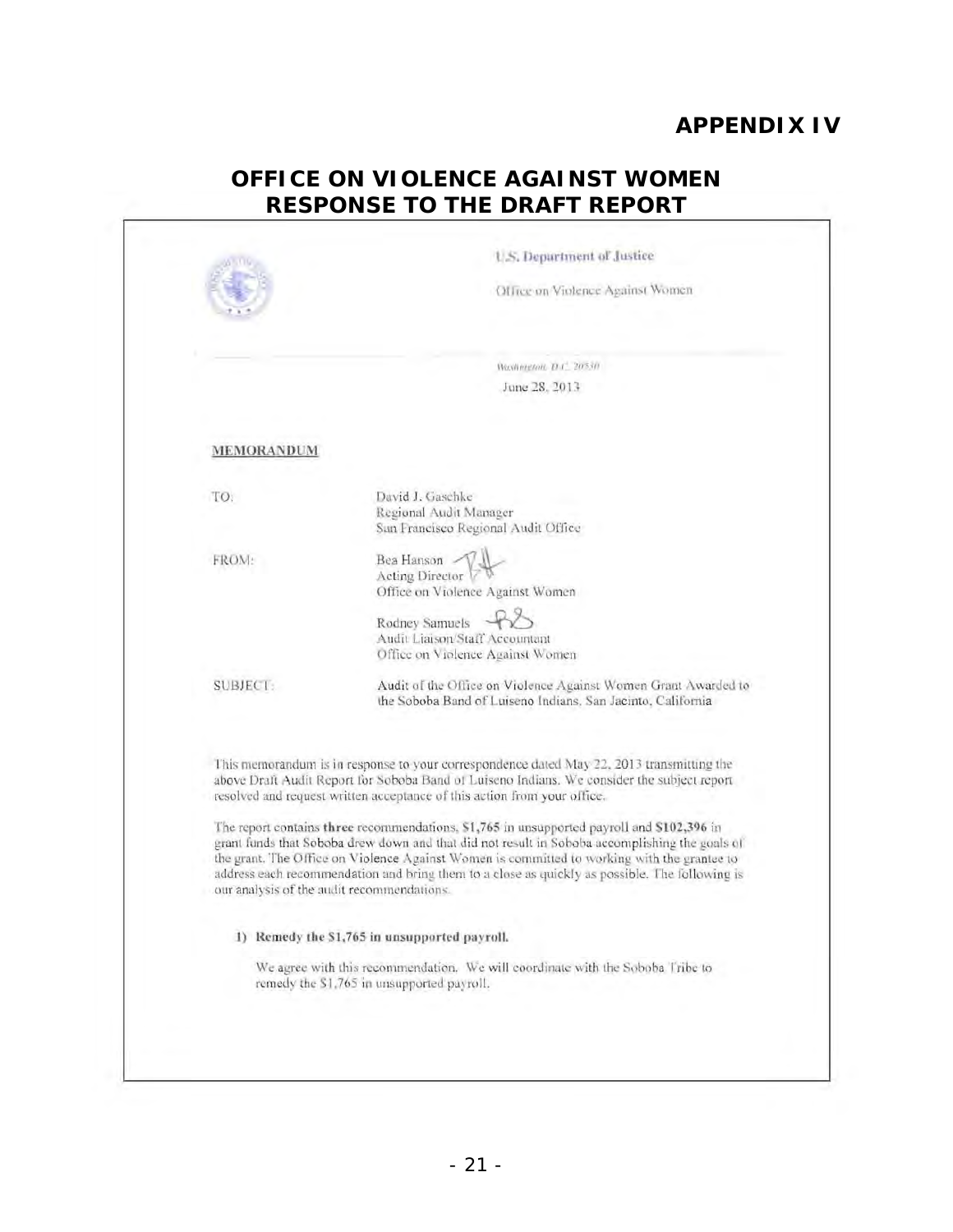|    | 2) Ensure that Soboba develops procedures that require submission of timely,<br>accurate, and adequately supported Progress Reports.                                                                              |
|----|-------------------------------------------------------------------------------------------------------------------------------------------------------------------------------------------------------------------|
|    | We agree with the recommendation. We will coordinate with Soboba Tribe to ensure<br>that Soboba develops procedures that require submission of timely, accurate, and<br>adequately supported Progress Reports.    |
|    | 3) Remedy the \$102,396 in grant funds that Soboba drew down and that did not result<br>in Soboba accomplishing the goals of the grant.                                                                           |
|    | We agree with the recommendation. We will coordinate with the Soboba Tribe to<br>remedy \$102,396 in grant funds that Soboba drew down and that did not result in Soboba<br>accomplishing the goals of the grant. |
|    | We appreciate the opportunity to review and comment on the draft report. If you have any<br>questions or require additional information, please contact Rodney Samuels of my staff at<br>$(202)$ 514-9820.        |
| cc | Angela Wood                                                                                                                                                                                                       |
|    | Accounting Officer<br>Office on Violence Against Women (OVW)                                                                                                                                                      |
|    |                                                                                                                                                                                                                   |
|    | Louise M. Duhamel, Ph.D.<br>Acting Assistant Director                                                                                                                                                             |
|    | Audit Liaison Group                                                                                                                                                                                               |
|    | Justice Management Division                                                                                                                                                                                       |
|    | Lorrain Edmo                                                                                                                                                                                                      |
|    | Tribal Deputy Director                                                                                                                                                                                            |
|    | Office on Violence Against Women                                                                                                                                                                                  |
|    |                                                                                                                                                                                                                   |
|    |                                                                                                                                                                                                                   |
|    |                                                                                                                                                                                                                   |
|    |                                                                                                                                                                                                                   |
|    |                                                                                                                                                                                                                   |
|    |                                                                                                                                                                                                                   |
|    |                                                                                                                                                                                                                   |
|    |                                                                                                                                                                                                                   |
|    |                                                                                                                                                                                                                   |
|    |                                                                                                                                                                                                                   |
|    |                                                                                                                                                                                                                   |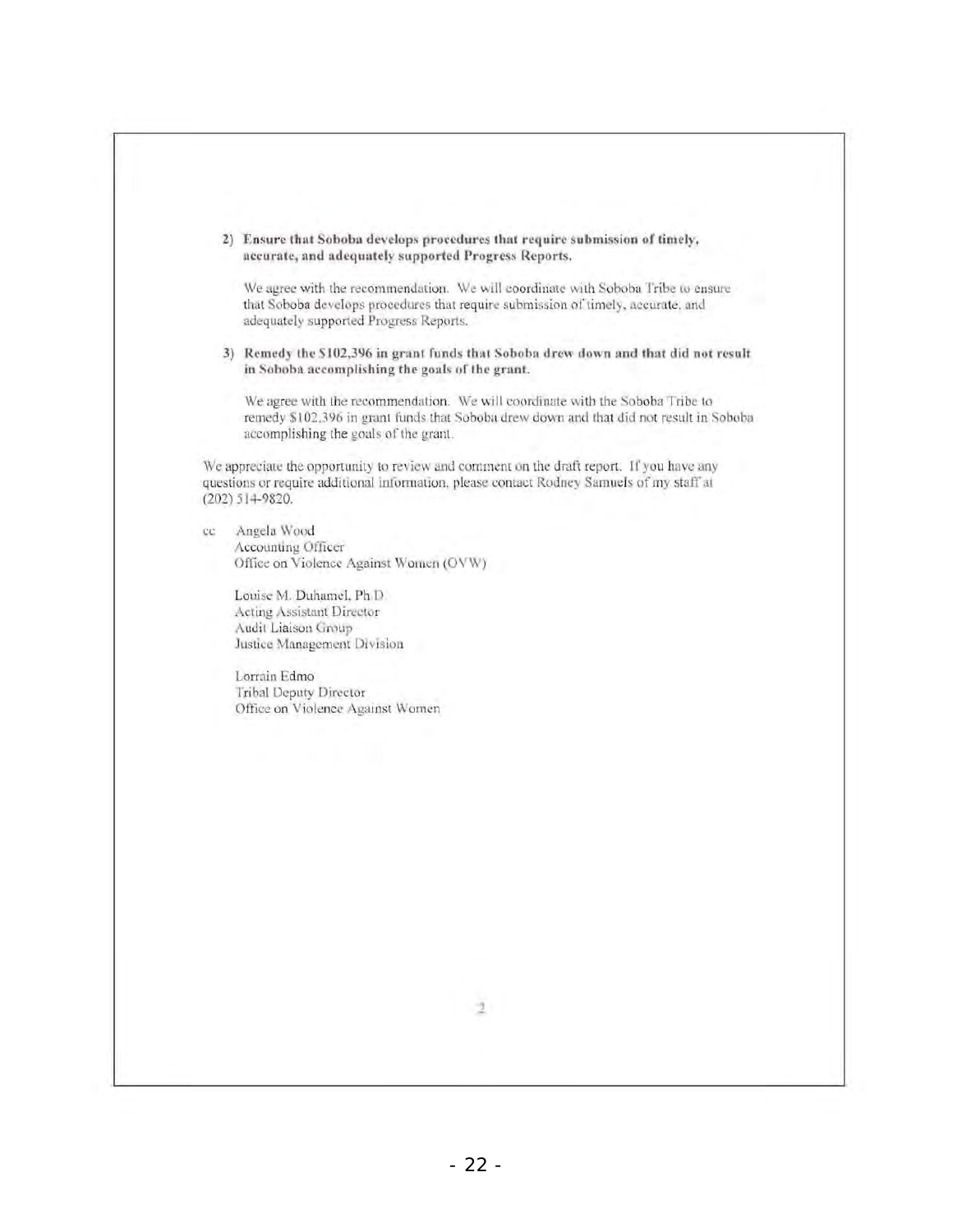# **ANALYSIS AND SUMMARY OF ACTIONS OFFICE OF THE INSPECTOR GENERAL NECESSARY TO CLOSE THE REPORT**

<span id="page-26-0"></span>The OIG provided a draft of this audit report to Soboba and the OVW. Soboba's and OVW's responses are incorporated in appendices III and IV of this report, respectively. The following provides the OIG's analysis of the responses and summary of actions necessary to close the report.

### **Recommendation Number:**

**1. Resolved.** OVW concurred with our recommendation that it remedy \$1,765 in unsupported payroll. Soboba stated that it has implemented practices to ensure proper allocation of grant funds where employees are funded by more than one grant. Soboba also stated that a total of \$1,765 will be remitted to OVW.

This recommendation can be closed when we receive evidence from OVW that the \$1,765 in unsupported payroll has been remedied.

 **2. Resolved.** OVW concurred with our recommendation to ensure that Soboba develops procedures that require submission of timely, accurate, and adequately supported Progress Reports.

In its response Soboba stated that it has implemented procedures and will acquire a new software system which will ensure timely, accurate, and adequately supported Progress Reports. According to its response, OVW will coordinate with Soboba to ensure that Soboba develops procedures that require submission of timely, accurate, and adequately supported Progress Reports.

 procedures ensure accurate and timely Progress Reports that are This recommendation can be closed when OVW provides evidence that it has coordinated with Soboba and determined that Soboba's new adequately supported.

**3. Resolved.** OVW concurred with our recommendation that it remedy the \$102,396 in grant funds that Soboba drew down and that did not result in Soboba accomplishing the goals of the grant. In its response, Soboba did not concur with our recommendation and stated that the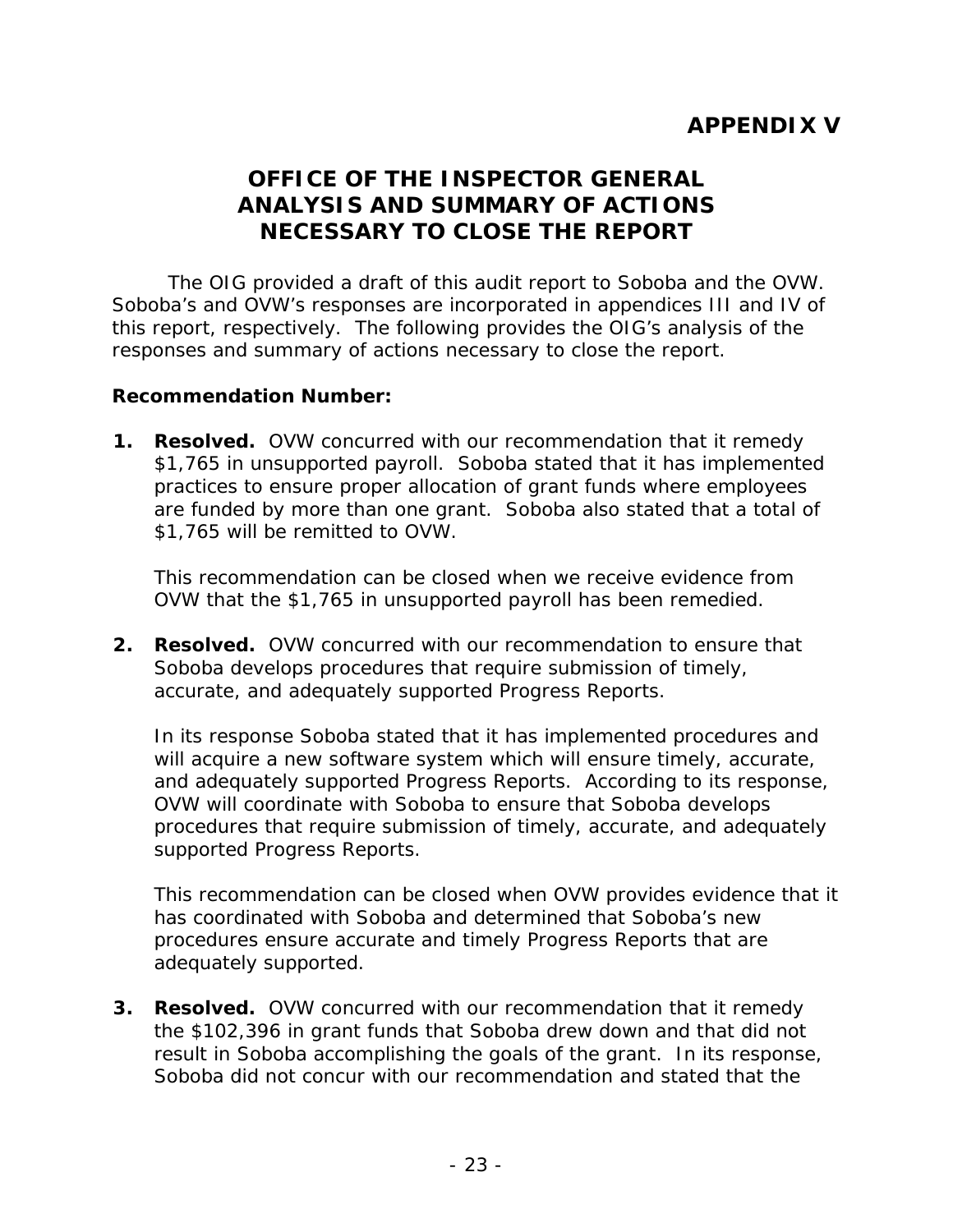completion of the grant and has completed all deliverables, except for OIG's own analysis suggests that Soboba demonstrated reasonable one, as discussed below.

 and did not request an extension to complete the grant. Specifically, we the grant end date and therefore, we questioned the total amount that In our draft audit report, we concluded that as of the grant close out in January 2012 Soboba had not completed goals associated with the grant found that Soboba had not disseminated the proposed domestic violence code to all tribal members and discussed these materials with partners in local law enforcement as required. Based on these circumstances, we concluded that Soboba failed to accomplish all of its grant goals before Soboba drew down (\$102,396).

 tribal members and discussing this material with partners in local law enforcement. Soboba also stated that to require it to disseminate a children, is not consistent with long-standing tribal law and practice. In its formal response, Soboba stated that it distributed the domestic violence code to the Tribal Council and the Domestic Violence Task Force, both entities that Soboba stated included tribal members, tribal law enforcement, and tribal government employees. According to Soboba's response, it believed that by distributing the domestic violence code to the Tribal Council and the Domestic Violence Task Force, it had satisfied the grant goal of distributing the domestic violence code to all proposed tribal law to non-eligible voting members, which are mostly Further, Soboba stated that the fact that no specific meeting took place. to discuss the Domestic Violence Code is unreasonable and contrary to Soboba's system of governance.

 disseminate to all tribal members copies of potential codes and memoranda regarding grant activities and meetings. We found that the We also note that subsequent to the exit conference for this audit, Soboba provided to the OIG additional documentation concerning it's achievement of grant objectives. The documentation provided included a timeline and narrative of events occurring during the life of the grant, its correspondence with OVW, and supporting documentation regarding the completion of outstanding grant deliverables. However, we found that the documents provided did not satisfy the goal stated in the grant's revised work plan submitted by Soboba in January 2008, and approved by OVW, which stated that Soboba would "[p]repare and ordinances in the area of [Victim Witness Assistance]." The documents provided included, but were not limited to, information such as the Soboba's general membership meeting minutes, and notes and